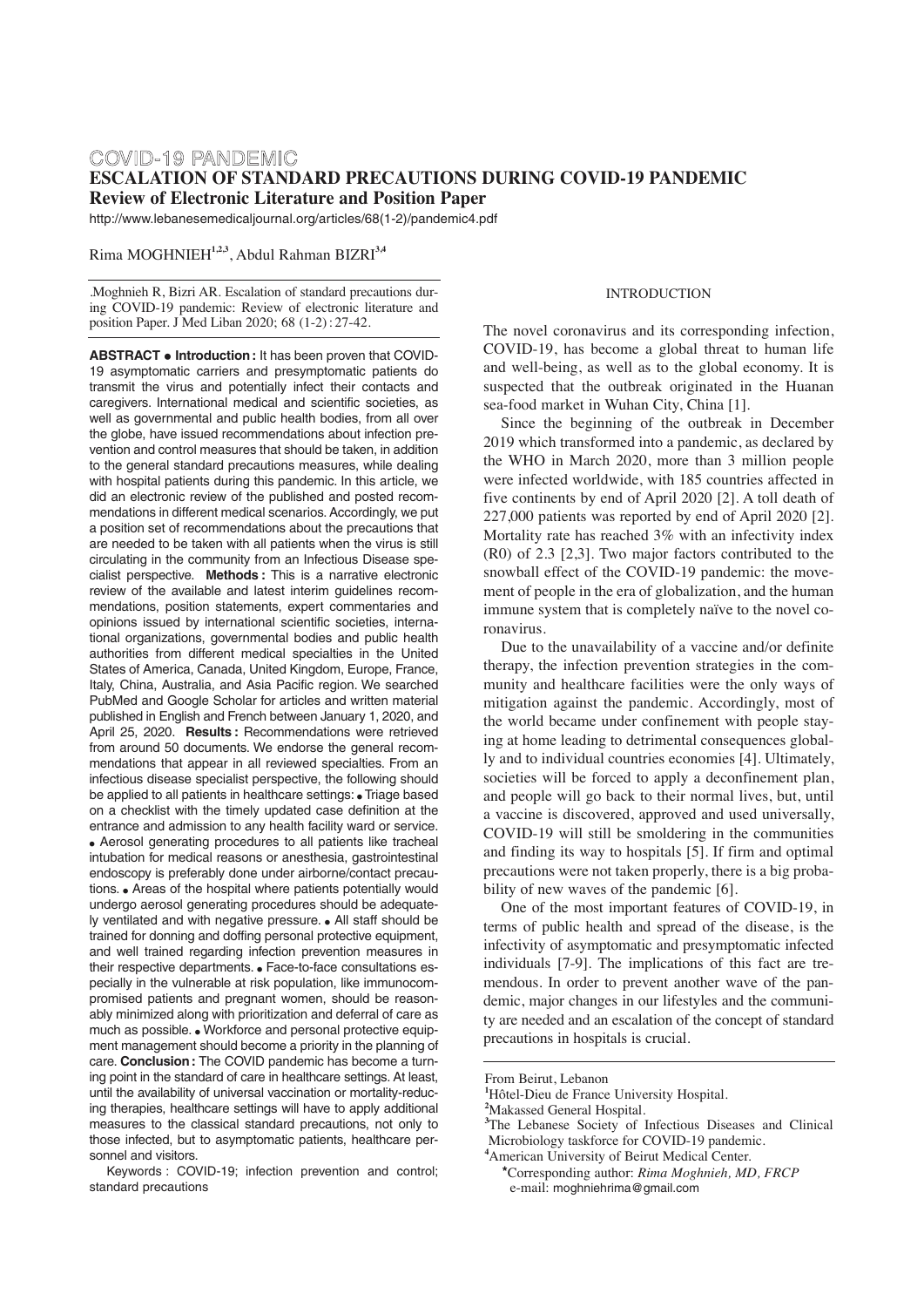In hospitals, an asymptomatic healthcare worker (HCW) or an asymptomatic infected patient would trigger a superspreading event, spreading the infection to other HCWs and to other patients, when the virus is circulating in the communities, theoretically any admitted patient should be considered as a potential carrier of COVID 19 [7]. In order to prevent these superspreading events in hospitals, respiratory precautions from COVID-19 infections in hospitals should become part of standard precautions [10]. The latter encompass the basic principles of infection prevention and control, which aim at preventing infection transmission via healthcare workers, as well as protecting the healthcare workers themselves from contracting any possible infection [11].

The aim of this article is to review the recommendations of the different medical societies in different specialties, about the additional measures that should be applied empirically in hospitals in the context of the 2020 pandemic. These measures are to complement the basic classical set of standard precautions. It is worth noting that infection prevention and control considerations when dealing with suspect and confirmed cases are outside the scope of this article. Thus, this review deals with the empirical precautions to be taken for all patients during the pandemic, in communities where the virus is still circulating.

Based on this review, we will put a position opinion on the additional precautions that have to complement the standard practice in the different specialties in Lebanese hospitals. That being said, we should all take into consideration the epidemiology of the pandemic in Lebanon, as well as the nature of the health system in Lebanon, and the availability of tests and personal protective equipment (PPE).

#### **METHODS**

This is a narrative electronic review of the available and latest interim guidelines recommendations, position statements, expert commentaries and opinions issued by international scientific societies, international organizations, governmental bodies and public health authorities from different medical specialties in the United States of America (USA), Canada, United Kingdom (UK), Europe, France, Italy, China, Australia, and Asia Pacific region. We searched PubMed (MEDLINE) and Google Scholar for articles and written material published in English and French between January 1, 2020, and April 25, 2020.

The included papers and documents were either published in peer-reviewed journals or on the official websites of the organizations or scientific societies in question. Medical specialties involved were emergency medicine, critical care medicine, anesthesia, endoscopy, dialysis, radiology, oncology, hematopoietic cell transplantation, obstetrics, blood transfusion, and medical laboratory biosafety practices.

Keywords for the search included: COVID-19, SARS-CoV-2, pandemic, triage, screening, personal protective equipment, social distancing, infection prevention and control, hand hygiene, environmental disinfection, negative pressure systems, airborne/droplet/contact precautions, surgical masks, N95 of FFP2/3 respirators, preparedness, organization, contingency plans, management of workforce, etc. Inclusion criteria for the paper or document were the presence of empiric use of infection prevention measures or facility preparedness irrespective of the COVID-19 status of the patients.

All papers detailing infection prevention interventions among COVID-19 suspect or confirmed cases were excluded. The number of selected papers per specialty is illustrated in Figure 1.

### RESULTS

One hundred forty-four documents were retrieved from the electronic search that fulfilled the defined criteria. They dealt with infection control precautions in the Era of COVID-19 Pandemic. They belonged to general international societies and to 10 specialty societies or scientific bodies (Figure 1).

Ninety-three documents were excluded according to the exclusion criteria.

Fifty-one documents were included in the review distributed among the different specialties. Below are the recommendations in general and in different specialties (Tables I and II).

### **Non-speciality organizations or bodies recommendations**

Infection prevention and control precautions for suspected or confirmed COVID-19 cases are well known so far [12-14]. However, in view of the possibility of viral transmission from presymptomatic/asymptomatic patients [7-9] and the potential virus persistence in the community, clinicians, healthcare personnel and policymakers, are concerned with the empiric or additional precautions to be applied to all patients regardless their COVID-19 infection status in multiple inpatient care settings. Several international organizations and governmental services including the World Health Organization (WHO) [12, 13], the US Center for Disease Control and Prevention (CDC) [14], the European Center for Disease Control and Prevention (ECDC) [15], and the United Kingdom National and Public Health Services (Public Health England) (PHE) [16] have published general recommendations regarding these additional precautions. All these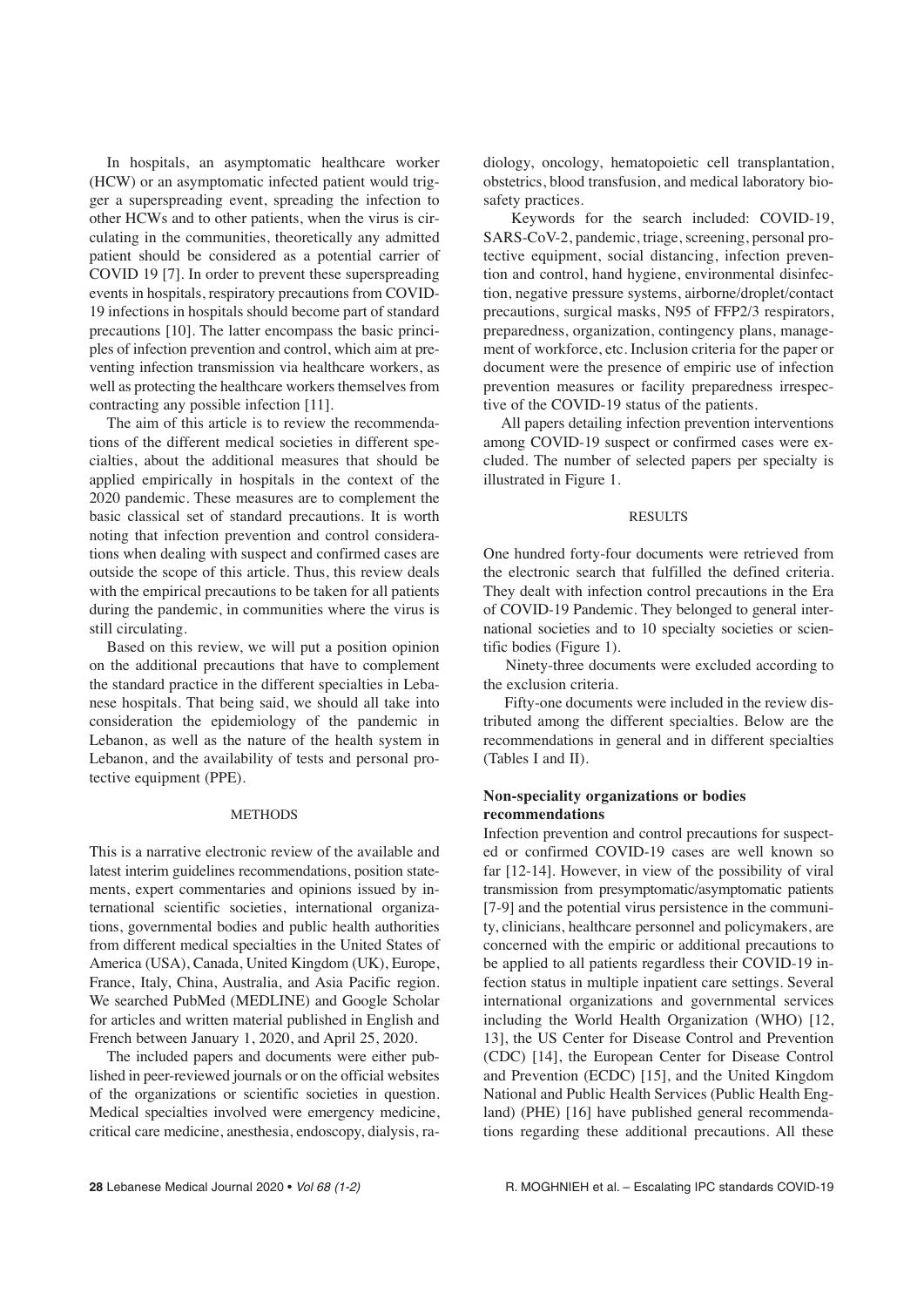

**Figure 1.** Search results

international organizations have generally agreed on the necessity of applying the following measures to all patients [12-16] (Table I):

- 1. Triage and assessment of patients presenting to acute care facilities at multiple times and checkpoints (prior to admission, upon admission, during admission, etc.) for fever, upper respiratory tract infection signs and symptoms, as well as contact with COVID-19 suspect/confirmed cases according to predefined checklists.
- 2. Implementing standard precautions, the minimum infection prevention practices that are designed to both protect the healthcare personnel and prevent them from spreading the infection [11]. These include hand hygiene, use of personal protective equipment according to risk assessment, respiratory hygiene, sharps safety and safe injection practices, proper use of sterile equipment, environmental surfaces cleaning and disinfection, safe handling and cleaning of soiled linen and waste management [11].
- 3. Social distancing considerations and design modifications inside the facility including distancing 1 to 2 meters between patients in waiting rooms and common treatment areas, separate units for care and separate equipment for COVID-19 patients, organization and proper labeling of entrances, check-in points/patient desks, waiting areas, hallways, patient transport routes, as well as posting infection prevention alerts where necessary.
- 4. Education and systemic training on in-hospital in-

fection control measures for all healthcare personnel (donning and doffing PPE, hand hygiene, safe use and decontamination of medical equipment, environment cleaning and disinfection).

- 5. Implementing daily staff screening for COVID-19 for symptoms and/or temperature checks and establishing clear stay-at-home/sick leave policies and return-to-work guidelines.
- 6. Rigorous patients' visitors and companions policy restricting unnecessary access to the facility to the minimum necessary levels.
- 7. Crisis planning and management of the workforce (including privileging virtual meetings/continuous education/e-learning/telecommunication between personnel, organization of work schedules, etc.)
- 8. Judicious management of the resources (mainly for PPE) (prioritization of use, stock management, prolonged use and recycling).

Other special measures were recommended individually by the formely mentioned organizations to include the following (Table II):

- 1. Prioritization of care and deferral in case of nonurgent procedures as per the WHO [12] and CDC [14] guidelines.
- 2 Following contact and droplet precautions for all non-aerosols generating (non-AGP) procedures in patient care using proper PPE (disposable head covers, gloves, fluid-resistant long-sleeved gowns, shoe covers, goggles, full-face shields and surgical masks) as per the ECDC [15] and PHE [16] guidance.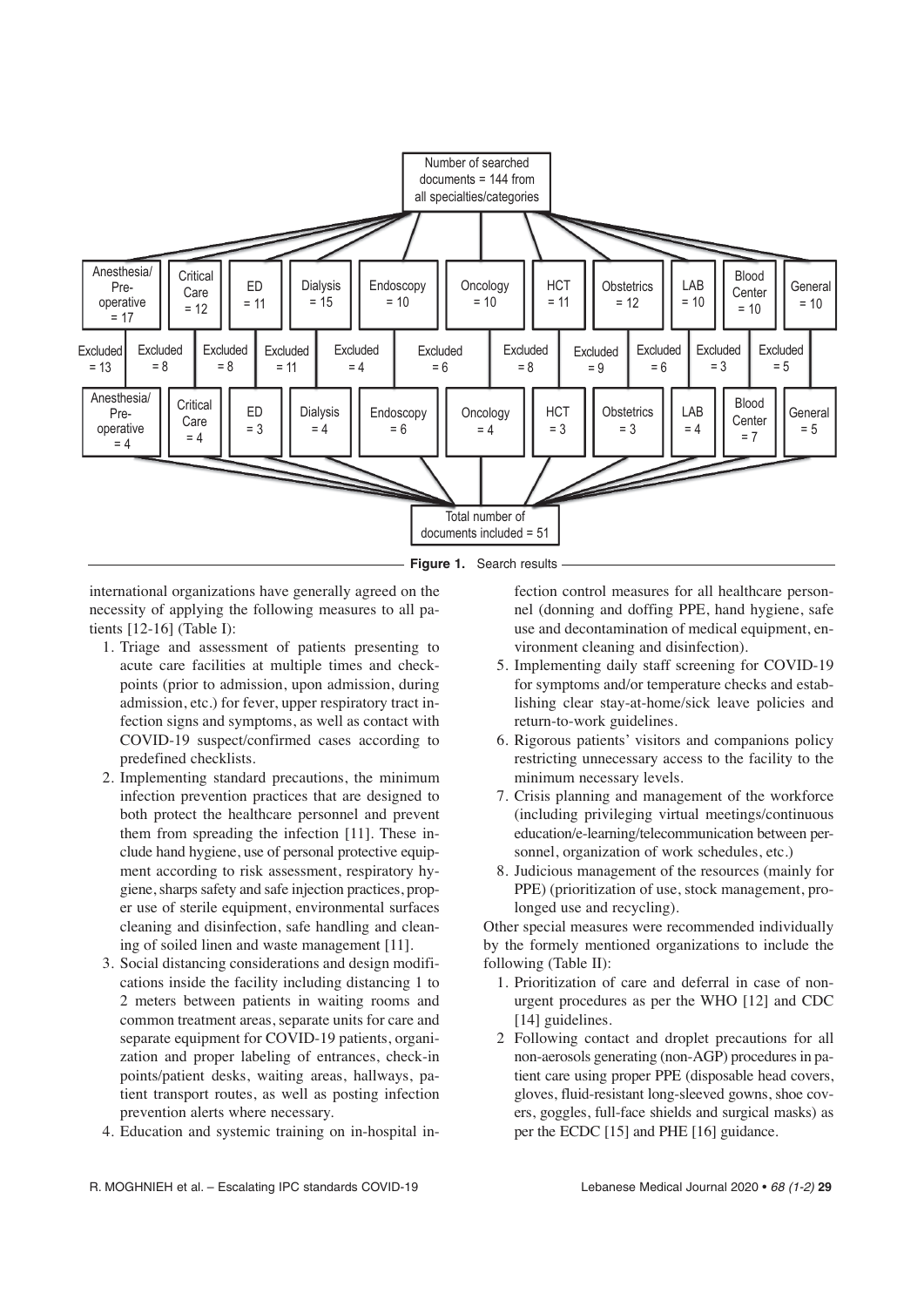TABLE I GENERAL INFECTION PREVENTION AND CONTROL PRECAUTIONS IN ACUTE CARE FACILITIES DURING THE COVID-19 PANDEMIC<br>AS RECOMMENDED BY INTERNATIONAL ORGANIZATIONS AND SOCIETIES FROM DIFFERENT MEDICAL SPECIALTIES **TABLE I** GENERAL INFECTION PREVENTION AND CONTROL PRECAUTIONS IN ACUTE CARE FACILITIES DURING THE COVID-19 PANDEMIC AS RECOMMENDED BY INTERNATIONAL ORGANIZATIONS AND SOCIETIES FROM DIFFERENT MEDICAL SPECIALTIES

| <b>Centers</b><br><b>Banks</b><br>Blood                                                           | $-$ CSBT [52]<br>$-$ WHO [53]<br>$-$ NHS [55]<br>$-CDC$ [50]<br>$-FDA[51]$<br>-APBN<br>[54]                                                                                                                               | - FDA [51]<br>- CSBT [52]<br>- WHO [53]<br>- FDA [51]<br>- CSBT [52]<br>- WHO [53]<br>$-CDC[50]$<br>$-$ NHS [55]<br>$-CDC$ [50]<br>- NHS [55]<br>- APBN<br>- APBN<br>541<br>[54]                                                           |                                                                                                                                                                                                                                                                                                                                                         | $-CSBT$ [52]                                                  | $-CSBT$ [52]<br>$-WHO$ [53]<br>$-CDC[50]$<br>- APBN [54]<br>$-FDA[51]$<br>- NHS [55]                                                                                                                     |  |
|---------------------------------------------------------------------------------------------------|---------------------------------------------------------------------------------------------------------------------------------------------------------------------------------------------------------------------------|--------------------------------------------------------------------------------------------------------------------------------------------------------------------------------------------------------------------------------------------|---------------------------------------------------------------------------------------------------------------------------------------------------------------------------------------------------------------------------------------------------------------------------------------------------------------------------------------------------------|---------------------------------------------------------------|----------------------------------------------------------------------------------------------------------------------------------------------------------------------------------------------------------|--|
| <b>Diagnostics</b><br>Laboratory<br>processing<br>(specimen<br>Biosafety<br>handling/<br>Clinical | applicable<br><b>D</b>                                                                                                                                                                                                    | $-WHO$ [56]<br>- ABSA [57]<br>$-CDC[14]$<br>$-PHE[16]$                                                                                                                                                                                     | $-$ ABSA [57]<br>$-WHO$ [56]<br>$-CDC[14]$<br>$-PHE$ [16]                                                                                                                                                                                                                                                                                               | applicable<br><b>D</b>                                        | $-$ ABSA [57]<br>$-WHO$ [56]<br>$-CDC$ [14]<br>$-PHE[16]$                                                                                                                                                |  |
| Radiology<br>Imaging                                                                              | SFR/SF2H <sub>[49]</sub><br>-Radiology<br>$-BSTI[48]$<br>SEP [47]                                                                                                                                                         | SFR/SF2H <sub>[49]</sub><br>- Radiology<br>$-BSTI[48]$<br>SEP [47]                                                                                                                                                                         | SFR/SF2H [49]<br>- Radiology<br>$-BSTI[48]$<br>SEP [47]                                                                                                                                                                                                                                                                                                 | - SFR/SF2H [49]                                               | - SFR/SF2H [49]<br>$-BSTI[48]$<br>- Radiology<br>SEP 147                                                                                                                                                 |  |
| Obstetrics/<br>Delivery                                                                           | $-$ CDC [14]<br><b>SMFM</b> [38]<br>$-ACOG$<br>$-RCOG$<br>$[39]$                                                                                                                                                          | $-CDC$ [14]<br>SMFM <sub>[38]</sub><br>$-CCDC$ [14]<br><b>SMFM</b> [38]<br>$-ACOG$<br>$-ACOG$<br>$-$ RCOG<br>$-RCOG$<br>$[39]$<br>$[39]$                                                                                                   |                                                                                                                                                                                                                                                                                                                                                         | $-CC$ [14]<br>-RCOG<br>$[39]$                                 | - RCOG [39]<br><b>SMFM</b> [38]<br>$-COC$ [14]<br>$-ACOG$                                                                                                                                                |  |
| Hematopoietic<br>transplantation<br>$\overline{3}$                                                | -BSBMTCT [44]<br>$-$ NICE (NG164)<br>$-EBMT[46]$<br>1451                                                                                                                                                                  | -BSBMTCT [44]<br>-BSBMTCT [44]<br>- NICE (NG164)<br>- NICE (NG164)<br>- EBMT [46]<br>$-EBMT[46]$<br>[45]<br>45                                                                                                                             |                                                                                                                                                                                                                                                                                                                                                         | - EBMT [46]                                                   | -BSBMTCT [44]<br>- NICE (NG164)<br>- EBMT [46]<br>45                                                                                                                                                     |  |
| Oncology                                                                                          | NICE (NG161)<br>$-ESMO[41]$<br>- NCCN [43]<br>- ASCO [40]<br>[42]                                                                                                                                                         | NICE (NG161)<br>$-$ NCCN [43]<br>$-$ ASCO [40]<br>$-ESMO[41]$<br>[42]                                                                                                                                                                      | - NICE (NG161)<br>- ASCO [40]<br>$[42]$                                                                                                                                                                                                                                                                                                                 | $-$ ASCO $[40]$                                               | - ASCO [40]<br>$-ESMO$ [41]                                                                                                                                                                              |  |
| Endoscopy                                                                                         | - AGA, ASGE<br>- Repici A. et al<br>- APSDE [25]<br>$-CAGEF$ [26]<br>ESGENA <sub>[27</sub><br>$-WEO$ [31]<br>$-BSG[28]$<br>-ESGE/<br>[29, 30]<br>$\begin{bmatrix} 32 \end{bmatrix}$                                       | Repici A. et al.<br>- AGA, ASGE<br>- APSDE [25]<br>- CAGEF [26]<br>ESGENA <sub>[27</sub><br>$-WEO$ [31]<br>$-BSG$ [28]<br>-ESGE/<br>[29,30]<br>$\overline{32}$                                                                             | Repici A. et al<br>- AGA, ASGE<br>- APSDE [25]<br>CAGEF <sub>[26]</sub><br>ESGENA <sub>[27</sub><br>$-WEO$ [31]<br>$-BSG[28]$<br>-ESGE/<br>[29, 30]<br>$[32]$                                                                                                                                                                                           | Repici A. et al<br>ESGENA <sub>[27]</sub><br>-ESGE/<br>$[32]$ | Repici A. et al. [32]<br>- AGA, ASGE<br>- APSDE [25]<br>- CAGEF [26]<br>ESGENA <sub>[27]</sub><br>-WEO [31]<br>-BSG [28]<br>-ESGE/<br>[29,30]                                                            |  |
| <b>Dialysis</b>                                                                                   | - ERA/EDTA [35]<br>- NICE (NG160)<br>$-CDC$ [33]<br>$-$ ASN [34]<br>$-$ ISN [37]<br>[36]                                                                                                                                  | - ERA/EDTA [35]<br>$-$ NICE (NG160)<br>$-CDC$ [33]<br>- ASN [34]<br>$-$ ISN [37]<br>[36]                                                                                                                                                   | ERA/EDTA [35]<br>$-$ NICE (NG160)<br>$-CDC[33]$<br>- ASN [34]<br>$-$ ISN [37]<br>361                                                                                                                                                                                                                                                                    | Not mentioned<br>in reviewed<br>documents                     | - ERA/EDTA [35]<br>$-$ NICE (NG160)<br>$-CDC$ [33]<br>- ASN [34]<br>$-$ ISN [37]<br>36                                                                                                                   |  |
| Department<br>Emergency                                                                           | $-$ ACEP [17]<br>- EUSEM<br>[19]                                                                                                                                                                                          | $-$ ACEP [17]<br>$-$ IFEM [18]<br>- EUSEM<br>$[19]$                                                                                                                                                                                        | -ACEP <sub>I17</sub><br>- IFEM [18]<br>- EUSEM<br>$[19]$                                                                                                                                                                                                                                                                                                | $-$ ACEP [17]                                                 | $-$ ACEP [17]<br>$-$ IFEM [18]<br>-EUSEM<br>$\begin{bmatrix} 19 \\ -1 \end{bmatrix}$                                                                                                                     |  |
| Intensive Care<br>š                                                                               | - ANZICS [20]<br>$-WHO[12]$<br>$-CDC[14]$                                                                                                                                                                                 | - ANZICS [20]<br>$-WHO[12]$<br>-cpc [14]                                                                                                                                                                                                   | - ANZICS [20]<br>$-WHO[12]$<br>$-CDC[14]$                                                                                                                                                                                                                                                                                                               | - WHO [12]<br>- CDC [14]                                      | - ANZICS [20]<br>$-WHO[12]$<br>$-$ CDC [14]                                                                                                                                                              |  |
| Preoperative<br>Anesthesia,<br>İ                                                                  | -Greenland<br>-CSACAA<br>$J.$ et al. $[21]$<br>[22]                                                                                                                                                                       | - ASA/APSF<br>$-$ AAGBI [24]<br>-CSACAA<br>Greenland<br>J. et al. [21]<br>[22]<br>[23]                                                                                                                                                     | $-$ AAGBI [24]<br>- ASA/APSF<br>J. et al. [21]<br>- Greenland<br>-CSACAA<br>[22]<br>[23]                                                                                                                                                                                                                                                                | in reviewed<br>documents<br>mentioned<br>Not                  | - ASA/APSF<br>$-$ AAGBI $[24]$<br>- Greenland<br>J. et al. [21]<br>- CSA/CAA<br>[22]<br>$[23]$                                                                                                           |  |
| nonspecific<br>Specialty<br>General/                                                              | - WHO [12, 13]<br>$-ECDC$ [15]<br>$-$ CDC $[14]$<br>$-$ PHE[16]                                                                                                                                                           | ECDC <sup>15</sup><br>$[12, 13]$<br>- CDC $[14]$<br>$-PHE[16]$<br>$-$ WHO                                                                                                                                                                  | $ \frac{1}{2}$ $\frac{1}{2}$ $\frac{1}{2}$ $\frac{1}{2}$ $\frac{1}{2}$ $\frac{1}{2}$ $\frac{1}{2}$ $\frac{1}{2}$ $\frac{1}{2}$ $\frac{1}{2}$ $\frac{1}{2}$ $\frac{1}{2}$ $\frac{1}{2}$ $\frac{1}{2}$ $\frac{1}{2}$ $\frac{1}{2}$ $\frac{1}{2}$ $\frac{1}{2}$ $\frac{1}{2}$ $\frac{1}{2}$ $\frac{1}{2}$ $\frac{1}{2$<br>$-PHE[16]$<br>$-WHO$<br>[12, 13] | $-CDC[14]$<br>$-PHE$ [16]<br>$-WHO$<br>[12, 13]               | $12, 13$<br>- CDC [14]<br>- ECDC [15]<br>$-PHE[16]$<br>$-WHO$                                                                                                                                            |  |
| <b>Measures</b>                                                                                   | at different checkpoints/times<br>based on checklists for fever,<br>symptoms, other physical<br>examination, and contact<br>suspect/confirmed cases<br>Patient triage/screening<br>respiratory signs and<br>with COVID-19 | including the use of standard<br>protective equipment (PPE)<br>decontamination & surface<br>hand hygiene, respiratory<br>hygiene, equipment use/<br>Standard precautions<br>appropriate personal<br>cleaning/disinfection<br>between cases | modification inside the facility<br>(including separate units for<br>considerations and design<br>entrances, check-in points<br>waiting areas organization<br>halways, patient transport<br>prevention visual alerts)<br>routes, posted infection<br>care & equipment,<br>Social distancing                                                             | Patient visitors/companions<br>policy                         | during COVID-19 pandemic<br>(hand hygiene, use of PPE,<br>decontamination, surface<br>Staff education/training<br>prevention measures<br>cleaning/disinfection)<br>regarding infection<br>equipment use/ |  |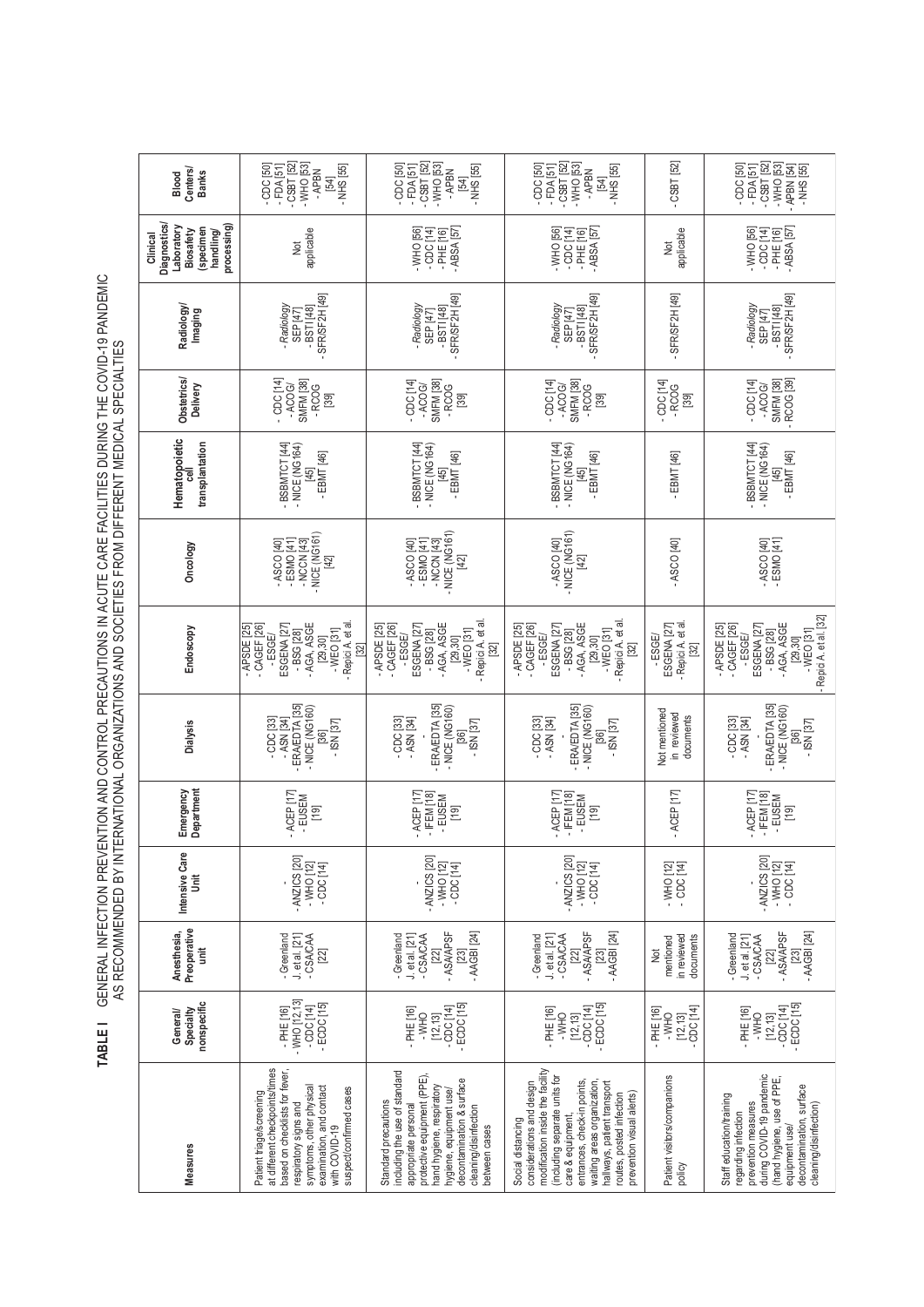| - CDC [50]<br>- FDA [51]<br>- CSBT [52]<br>- WHO [53]<br>APBN [54]<br><b>NHS</b> [55]                                                                          | - CSBT [52]<br>- WHO [53]<br>- APBN [54]<br>- NHS [55]<br>CDC [50]                                                                                                                                         | n reviewed<br>documents<br>nentioned<br>ğ                                                                                         |  |
|----------------------------------------------------------------------------------------------------------------------------------------------------------------|------------------------------------------------------------------------------------------------------------------------------------------------------------------------------------------------------------|-----------------------------------------------------------------------------------------------------------------------------------|--|
| nentioned in<br>documents<br>reviewed<br><b>D</b>                                                                                                              | nentioned in<br>documents<br>reviewed<br>ğ                                                                                                                                                                 | nentioned in<br>documents<br>reviewed<br>ğ                                                                                        |  |
| mentioned in<br>documents<br>reviewed<br>ğ                                                                                                                     | SFR/SF2H <sub>[49]</sub><br>Radiology<br>SEP [47]                                                                                                                                                          | SFR/SF2H <sub>[49]</sub><br>- Radiology<br>SEP [47]                                                                               |  |
| CDC [14]                                                                                                                                                       | CDC [14]                                                                                                                                                                                                   | CDC [14]                                                                                                                          |  |
| BSBMTCT [44]<br>NICE (NG164)<br>- EBMT [46]<br>[45]                                                                                                            | BSBMTCT [44]<br>NICE (NG164)<br>EBMT [46]<br>[45]                                                                                                                                                          | mentioned in<br>documents<br>reviewed<br><b>S</b>                                                                                 |  |
| $-$ NICE (NG161<br>$-ESMO[41]$<br>$-NCCN[43]$<br>ASCO [40]<br>$[42]$                                                                                           | - ESMO [41]<br>- NCCN [43]<br>ASCO <sub>[40]</sub>                                                                                                                                                         | - ESMO [41]<br>- NCCN [43]<br>ASCO <sub>[40]</sub>                                                                                |  |
| ESGENA <sub>[27]</sub><br>-ESGE/                                                                                                                               | Repici A. et al. [32]<br>APSDE [25]<br>AGA, ASGE<br>CAGEF [26]<br>ESGENA [27]<br>-BSG [28]<br>$-WEO$ [31]<br>-ESGE/<br>[29, 30]                                                                            | Repici A. et al. [32]<br>AGA, ASGE<br>ESGENA <sub>[27]</sub><br>$-WEO$ [31]<br>$-5565$<br>[29, 30]                                |  |
| mentioned in<br>documents<br>reviewed<br>Þ                                                                                                                     | CDC [33]<br>- ASN [34]                                                                                                                                                                                     | CDC <sub>[33]</sub><br>ASN <sub>[34]</sub>                                                                                        |  |
| $-$ ACEP [17]                                                                                                                                                  | ACEP [17]<br>$-$ IFEM [18]<br>- EUSEM<br>$^{[19]}$                                                                                                                                                         | ACEP [17]<br>$-$ IFEM [18]<br>- EUSEM<br>$\begin{array}{c} \boxed{19} \\ \boxed{1} \end{array}$                                   |  |
| CDC [14]                                                                                                                                                       | - ANZICS [20]<br>$-$ WHO [12]<br>- CDC [14]                                                                                                                                                                | - ANZICS [20]<br>- WHO [12]<br>- CDC [14]                                                                                         |  |
| mentioned in<br>documents<br>reviewed<br>ğ                                                                                                                     | -ASA/APSF<br>$-$ AAGBI [24]<br>- Greenland<br>CSA/CAA<br>$let$ al. $[21]$<br>[2]<br>[23]                                                                                                                   | -ASA/APSF<br>$^{23}$                                                                                                              |  |
| CDC[14]<br>PHE [16]                                                                                                                                            | - WHO [12, 13]<br>- CDC [14]<br>ECDC <sub>[15]</sub><br>$-PHE$ [16]                                                                                                                                        | $-PHE[16]$<br>$[12, 13]$<br>CDC $[14]$<br>$-$ WHO                                                                                 |  |
| symptoms including fever<br>and contact with COVID-19<br>suspect/confirmed cases<br>Daily staff screening for<br>according to checklist<br>COVID-19 for signs/ | telecommunication between<br>vorkforce (including virtual<br>personnel, organization of<br>work schedules, etc.)<br>education/e-learning/<br>neetings/continuous<br>lanagement of the<br>Crisis Planning & | management, prolonged use<br>prioritization of use, stock<br>resources (mainly PPE)<br>and recycling of PPE)<br>Management of the |  |

# Abbreviations per each category/specialty: Abbreviations per each category/specialty:

# General/Speciality non-specific

- CDC: Center for Disease Control and Prevention ECDC: European Center for Disease Prevention and Control PHE: Public Health England WHO: World Health Organization • General/Speciality non-specific<br>○ CDC: Center for Disease Control and Prevention ECDC: European Center for Disease Prevention and Control PHE: Public Health England WHO: World Health Organization Anesthesia and Preoperative Unit
- ASA: American Society of Anesthesiologists APSF: Anesthesia Patient Safety Foundation CAA: Chinese Association of • A<u>nesthesia and Preoperative Unit</u><br>○ AAGBI: Association of Anaesthetists of Great Britain & Ireland ASA: American Society of Anesthesiologists APSF: Anesthesia Patient Safety Foundation CAA: Chinese Association of o **AAGBI:** Association of Anaesthetists of Great Britain & Ireland Anesthesiologists **CSA**: Chinese Society of Anesthesiology Anesthesiologists CSA: Chinese Society of Anesthesiology Intensive Care Unit •
	- **ANZICS: Australian and New Zealand Intensive Care Society CDC: Center for Disease Control and Prevention WHO: World Health Organization** *Intensive Care Unit* o **ANZICS**: Australian and New Zealand Intensive Care Society **CDC**: Center for Disease Control and Prevention **WHO**: World Health Organization

## **Emergency Department** •

- *Dialysis* o **ASN**: American Society of Nephrology **CDC**: Center for Disease Control and Prevention **EDTA**: European Dialysis and Transplant Association **ERA**: European Renal Association • <u>E*mergency Department*</u><br>• ACEP: American College of Emergency Physicians **EUSEM**: European Society for Emergency Medicine **IFEM**: International Federation for Emergency Medicine. • ACEP: American College of Emergency Physicians EUSEM: European Society for Emergency Medicine IFEM: International Federation for Emergency Medicine. **Dialysis** •
- ື ASN: American Society of Nephrology CDC: Center for Disease Control and Prevention EDTA: European Dialysis and Transplant Association ERA: European Renal Association<br>ISN: Italian Society of Nephrology **NICE (NG160)**: N **ISN**: Italian Society of Nephrology **NICE (NG160)**: National Institute for Health and Care Excellence guideline

### Endoscopy •

BSG: British Society of Gastroenterology CAGEF: Canadian Association of Gastroenterology for Endoscopy Facilities ESGE: European Society of Gastrointestinal Endoscopy **BSG**: British Society of Gastroenterology **CAGEF**: Canadian Association of Gastroenterology for Endoscopy Facilities **ESGE**: European Society of Gastrointestinal Endoscopy *Endoscopy* o **AGA**: American Gastroenterological Association **APSDE**: Asian Pacific Society for Digestive Endoscopy **ASGE**: American Society of Gastrointestinal Endoscopy AGA: American Gastroenterological Association APSDE: Asian Pacific Society for Digestive Endoscopy ASGE: American Society of Gastrointestinal Endoscopy ESGENA: European Society of Gastroenterology and Endoscopy Nurses and Associates WEO: World Endoscopy Organization. **ESGENA**: European Society of Gastroenterology and Endoscopy Nurses and Associates **WEO**: World Endoscopy Organization.  $\circ$ 

### Oncology •

· ASCO: American Society of Clinical Oncology ESMO: European Society for Medical Oncology NCCN: National Comprehensive Cancer Network NICE (NG 161): National Institute for *Oncology* o **ASCO**: American Society of Clinical Oncology **ESMO**: European Society for Medical Oncology **NCCN**: National Comprehensive Cancer Network **NICE (NG 161)**: National Institute for Health and Care Excellence guideline. Health and Care Excellence guideline.

## Hematopoietic cell transplantation  $\ddot{\phantom{0}}$

**BSBMTCT:** British Society of Blood & Marrow Transplantation EBMT: European Society for Blood and Marrow Transplantation NICE (NG164): National Institute for Health and Care . *Hematopoietic cell transplantation*<br>○ BSBMTCT: Britsh Society of Blood & Marrow Transplantation EBMT: European Society for Blood and Marrow Transplantation NICE (NG164): National Institute for Health and Care Excellence quideline. Excellence guideline.  $\overline{c}$ 

# **Obstetrics/Delivery**

 $\ddot{\phantom{0}}$ 

· ACOG: American College of Obstetricians and Gynecologists CDC: Center for Disease Control and Prevention RCOG: Royal College of Obstetricians and Gynaecologists *• Obstetrics/Delivery* o **ACOG**: American College of Obstetricians and Gynecologists **CDC**: Center for Disease Control and Prevention **RCOG**: Royal College of Obstetricians and Gynaecologists **SMFM: Society for Maternal Fetal Medicine. SMFM**: Society for Maternal Fetal Medicine.

## Radiology/Imaging •

•

- **· BSTI:** British Society of Thoracic Imaging SEP: Scientific Expert Panel SF2H: Société Française d'Hygiène Hospitalière SFR: Société Française de Radiologie *Radiology/Imaging* o **BSTI**: British Society of Thoracic Imaging **SEP:** Scientific Expert Panel **SF2H**: Société Française d'Hygiène Hospitalière **SFR**: Société Française de Radiologie Clinical Diagnostics/Laboratory Biosafety (specimen handling/processing
	- o ABSA: American Biological Safety Association CDC: Center for Disease Control and Prevention PHE: Public Health England WHO: World Health Organization • *Clinical Diagnostics/Laboratory Biosafety (specimen handling/processing)*<br>◎ ABSA: American Biological Safety Association CDC: Center for Disease Control and Prevention PHE: Public Health England WHO: World Health Orga

# **Blood Centers/Banks**

•

• APBN: Asia Pacific Blood Network CDC: Center for Disease Control and Prevention CSBT: Chinese Society of Blood Transfusion FDA: US Food and Drug Administration *Blood Centers/Banks* o **APBN**: Asia Pacific Blood Network **CDC**: Center for Disease Control and Prevention **CSBT**: Chinese Society of Blood Transfusion **FDA**: US Food and Drug Administration NHS: United Kingdom National Health Service WHO: World Health Organization **NHS**: United Kingdom National Health Service **WHO**: World Health Organization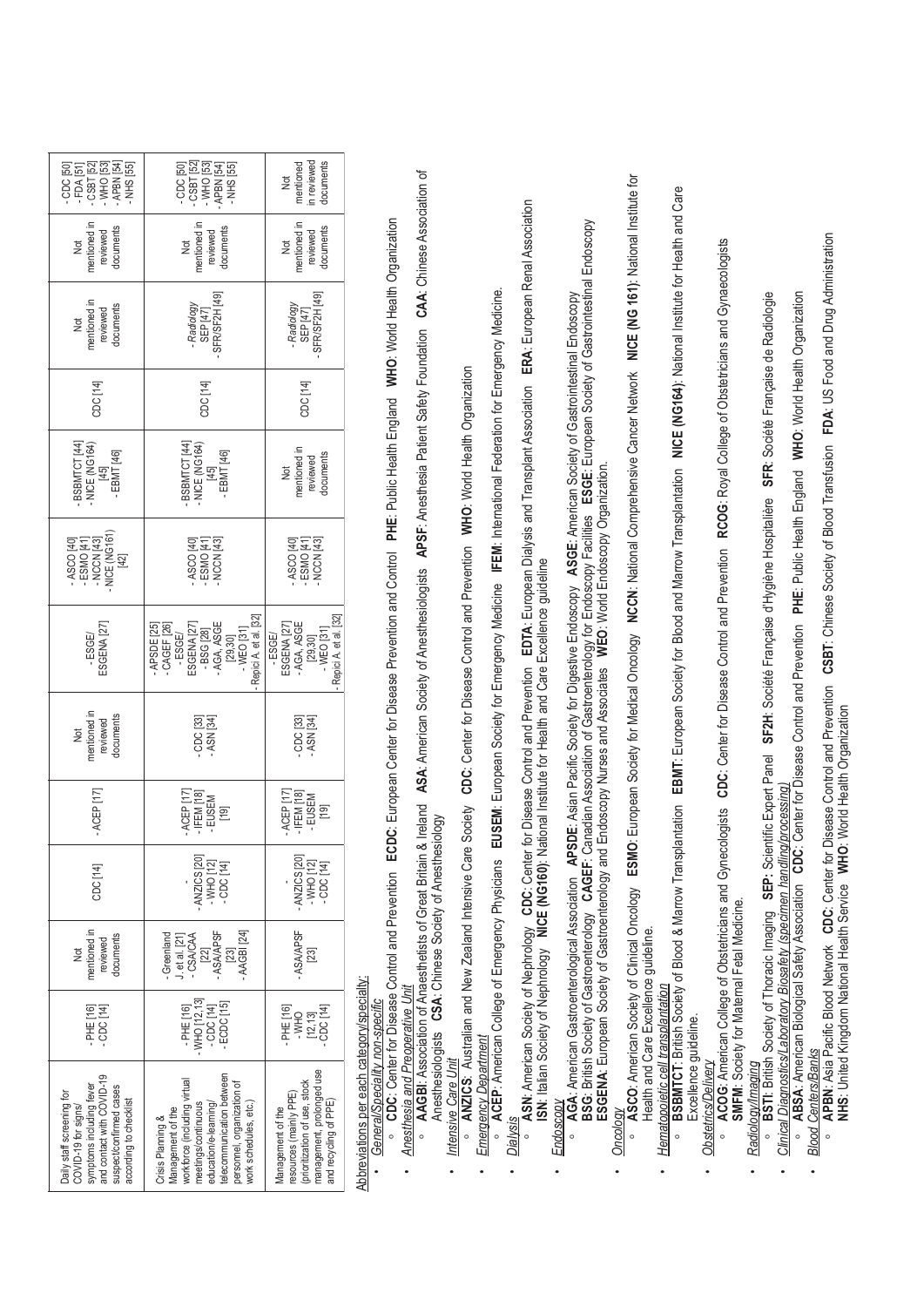3. For aerosol generating procedures (AGP), the application of airborne, droplet, and contact precautions becomes necessary with suitable PPE [disposable head covers, beard covers, gloves, fluid-resistant longsleeved gowns, waterproof aprons, shoe covers, goggles, full-face shields, and N95 or filtering face piece (FFP2/FFP3) respirators or powered air-purifying respirator (PAPR)], in addition to the use of special areas of care with negative pressure systems and specific ventilation requirements (anesthesia and operating rooms) as per PHE recommendations [16].

*Recommendations that are specific to individual departments or services* (Table II)

### **Emergency department**

Healthcare teams in emergency departments (ED) are in the front-line in this pandemic, in terms of identification and early management of potential COVID-19 cases. Early identification and immediate isolation of cases are cornerstones for preventing spread of the infection in the hospital, and this is based on active triage according to a checklist based on the latest local case definition of COVID-19 infection [17-19].

Several international societies of emergency physicians from all over the world including the US and Europe recommended applying the general measures outlined in the previous section of this paper, in order to minimize the impact of this virus, in line with the CDC, ECDC, and WHO (Table I) [12,14,15]. These societies also recognize that emergency care systems in different regions and countries around the world will vary in their capacity to respond to a surge of cases.

There is also a specific set of measures to be considered precisely in ED. It is worth relisting triage because it is the most important measure in ED. PPE procurement management and avoiding PPE supply shortage, organization of workflow through managing staff shortage and absenteeism should both be among the pillars of the ED management plan [17-19]. Adequate PPE include N95 respirators, surgical masks, eye and face protection, gowns, and gloves.

ED clinicians and healthcare personnel should be empirically wearing surgical masks and applying droplet and contact precautions at all times irrespective of the patient's COVID-19 status [17]. Airborne precautions are empirically applied only when performing aerosolgenerating procedures irrespectively, whether the patient is known or suspected for COVID-19 infection [17].

All patients should be wearing facemasks or facecloths when presenting to emergency departments; if not, they should be provided with facemasks at triage to put on during their stay in ED [17].

Other measures to protect the staff and preserve hospital capacity are through implementing telemedicine where possible and prioritization of care such as transferring patients not requiring hospitalization to outpatient care [18].

A functional redesign of the emergency department to provide adequate ventilation in all the areas to receive any patient irrespective of COVID-19 screening status is recommended by EUSEM [19].

### **Critical care medicine**

During the pandemic, critical care teams should have a low threshold for COVID-19 suspicion. Position statements and interim guidance of international societies of critical care medicine have emphasized the importance of applying the aforementioned general precautions related to facility preparedness, logistics/surge capacity, triage, communication and protection of the workforce (Table I) [14,16,20].

Irrespective of the COVID-19 screening status in critically ill patients, supplementary measures include the necessity of adequate ventilation where separate room ventilation is recommended as well as negative pressure systems in the dedicated areas of care, where potential airborne generating procedures are performed. Droplet/ contact precautions are used for all patients if their COVID status is not known [14,16,20]. In case of AGP, airborne precautions are employed (Table II) [14,16,20].

### **Preoperative and anesthesia units**

International societies of anesthesiologists from the United States, United Kingdom and China have unanimously recommended applying the same measures mentioned in the general section for all patients entering the preoperative units or requiring urgent surgeries [21-24]. They included patient triage and risk assessment with deferral of surgeries if possible in case the patient has COVID-19 symptoms, the use of standard precautions, staff education and training, crisis management simulation and emergency planning, the organization of workflow, facility unit redesign to cope with the current situation and minimize traffic in and out areas of dedicated care, in addition to proper use of resources, especially in case of shortage of PPE supply (Table I) [21-24].

There are additional recommendations specific to patients undergoing general anesthesia with endotracheal intubation (Table II). Each patient should be considered a potential carrier of SARS-CoV-2 and dealt with accordingly. Subsequently, an escalation of standards of practice during airway management is necessitated in all patients to reduce exposure to secretions [21-24].

Healthcare workers should empirically use PPE that is appropriate for aerosol-generating procedures when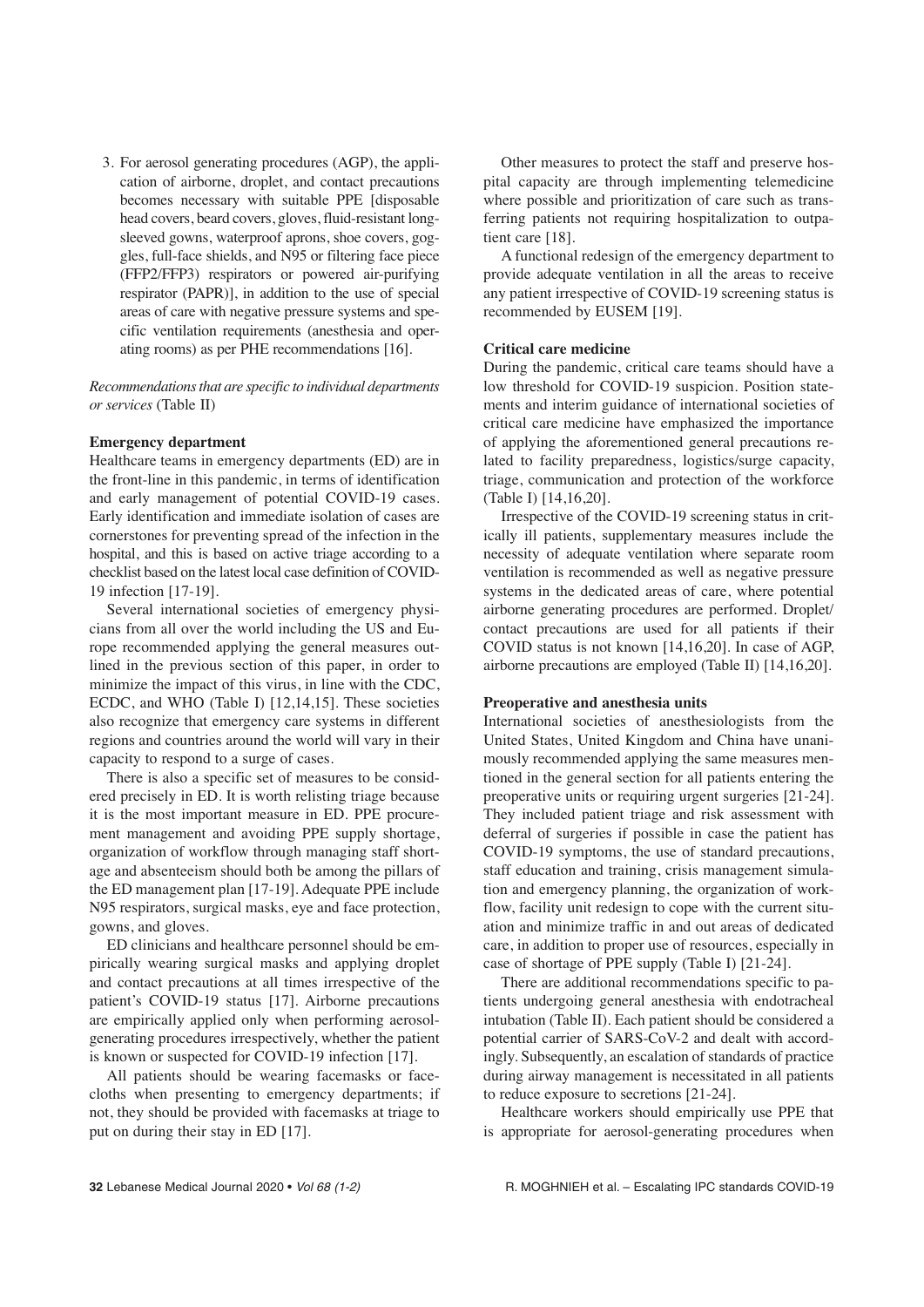working near the airway with all patients, including disposable head covers, beard covers, gloves, fluid-resistant long-sleeved gowns, waterproof aprons, shoe covers, goggles, full-face shields and N95 or FFP2/FFP3 respirators or PAPR) [21-24].

Videolaryngoscopy is to be used for intubation to distance oneself from the airway [24]. Oral or tracheal suction should be performed with a closed suction system after intubation [21-24].

### **Endoscopy services**

Several scientific societies of gastroenterology and gastrointestinal endoscopy from the US, Canada, UK, Europe, Asia-Pacific region and others have issued their own interim guidelines, joint statements, and expert commentaries regarding the management of endoscopic procedures during the COVID-19 pandemic [25-32]. In addition to the general recommendations (Table I), which are in line with those of the other specialties, further mandatory precautions should be empirically implemented, irrespective of the COVID-19 screening status (Table II) [25-32].

During rapid and high viral transmission in the community, most societies recommend postponing elective and non-urgent endoscopies, whereas urgent endoscopies are performed by a cohort trained team of staff to minimize concomitant exposure [25-32].

Whenever possible, all patients entering the gastrointestinal (GI) endoscopy unit should wear respiratory protective equipment (surgical mask) [27,32].

The European Society of Gastrointestinal Endoscopy recommends using telemedicine for follow-up after care, and contacting patients at 7 and 14 days after endoscopy to inquire about any new COVID-19 diagnosis, or development of COVID-19 symptoms [27].

Regarding the use of appropriate type of PPE during endoscopy procedures, it depends on the risk of generating aerosols.

All societies recommend using airborne/droplet/ contact precautions empirically in upper GI endoscopy and bronchoscopy [25-32].

As for lower GI endoscopy, all societies recommend droplet/contact precautions in lower GIE, regardless of the COVID-19 status [25-28,31,32] except the American Gastroenterological Association (AGA) and American Society of Gastrointestinal Endoscopy (ASGE) that consider it as high risk, thus strictly necessitating airborne precautions [29,30].

All societies warrant using negative pressure systems for high risk and aerosol generating procedures in patients with respiratory symptoms and those who are suspect or confirmed cases [25-32]. For any patient undergoing a GIE regardless of the COVID-19, the empiric

use of negative pressure systems has not yet been recommended by any scientific society.

### **Dialysis**

Nephrology societies and scientific experts from the US, UK, Italy and Europe similarly shared the aforementioned general recommendations of societies from other medical specialties for mitigating the risk of COVID-19 [33-37].

Among these recommendations, it is worth emphasizing the importance of screening patients upon presenting to the dialysis unit for respiratory symptoms and fever, not to mention similar daily screening of healthcare workers in the unit [33-37].

In addition, nursing and medical staff working in dialysis rooms should follow droplet and contact precautions through wearing surgical masks, protective glasses, and disposable gloves with all patients [33-37]. Surgical masks should be changed every 4 to 6 hours, according to type and producer's instructions [37].

In areas of high COVID-19 prevalence, further testing with COVID-19 polymerase chain reaction is advised in dialysis patients [35]. In these settings as well, dialysis patients should be instructed to self-quarantine on non-dialysis days, to minimize any possible contact with potential carriers.

Generally speaking, waiting areas in dialysis treatment areas should be well aerated or have adequate ventilation, in order to clear droplets containing viruses from the air [35].

### **Obstetrics**

Regarding obstetric and delivery services, scientific societies from the US and UK share the general recommendations we previously discussed (Table I) [14,38, 39].

In particular, pregnant women and their birth partners are instructed about hand and respiratoty hygiene [14, 39]. They are advised to wear face masks when coming to the delivery suite [14,39].

In high prevalence areas only, the American College of Obstetricians and Gynecologists recommends additional testing strategies because of the potential for asymptomatic patients presenting to labor and delivery units [38].

As per the *Royal College of Obstetricians and Gynaecologists*, maternity services should offer a combination of telemedicine and face-to-face consultations for antenatal and postnatal care (Table II) [39].

Visitors/birth partners are screened for symptoms and are instructed to only visit the patient room and should not go to other locations within the facility, including any newborn nursery [14,39].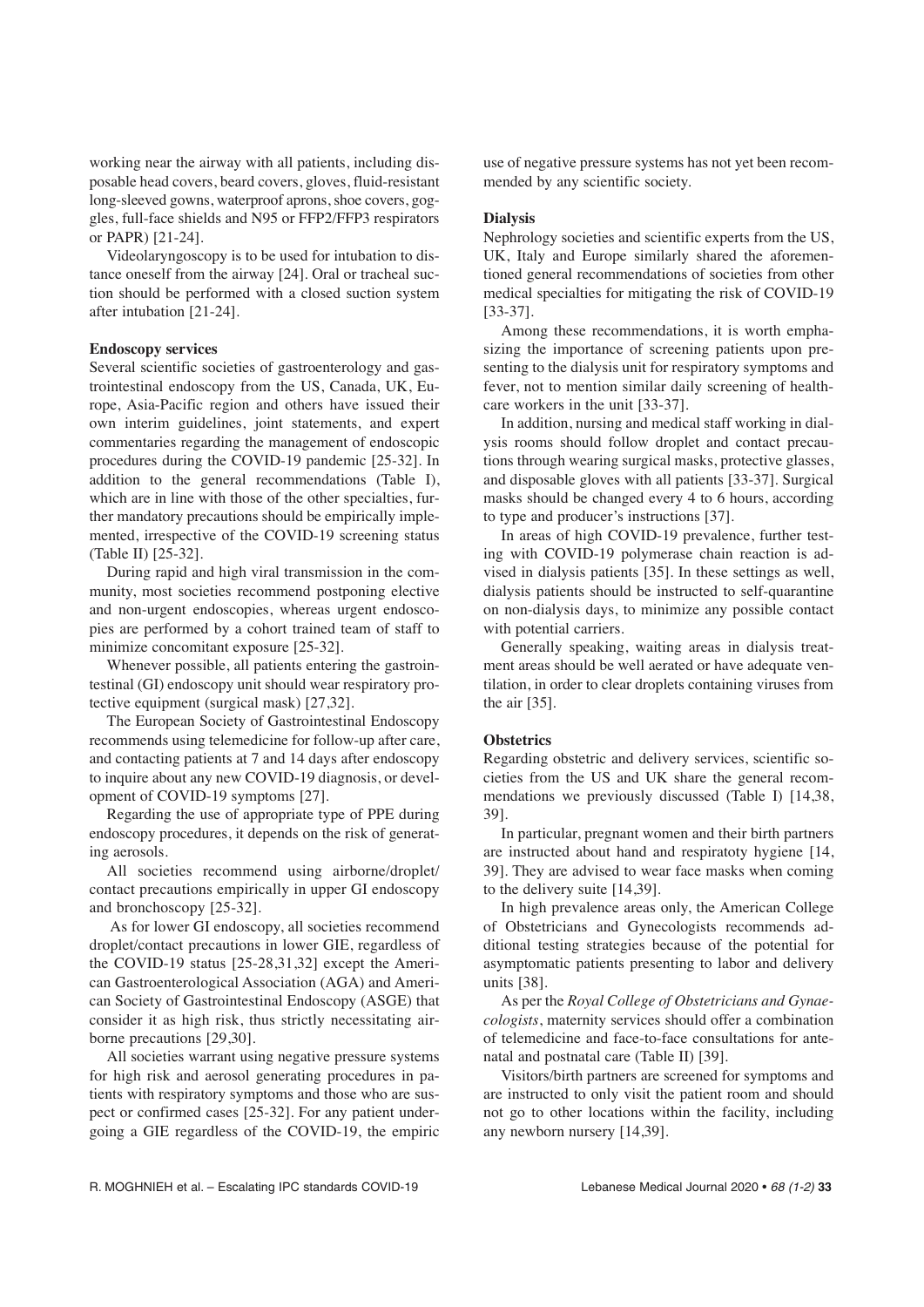TABLE II SPECIFIC INFECTION PREVENTION AND CONTROL PRECAUTIONS IN ACUTE CARE FACILITIES DURING THE COVID-19 PANDEMIC<br>AS RECOMMENDED BY INTERNATIONAL ORGANIZATIONS AND SOCIETIES FROM DIFFERENT MEDICAL SPECIALTIES **TABLE II** SPECIFIC INFECTION PREVENTION AND CONTROL PRECAUTIONS IN ACUTE CARE FACILITIES DURING THE COVID-19 PANDEMIC AS RECOMMENDED BY INTERNATIONAL ORGANIZATIONS AND SOCIETIES FROM DIFFERENT MEDICAL SPECIALTIES

| Centers/<br><b>Banks</b><br>Blood                                                           |                                                                                                                            | - APBN [54]<br>$-CSBT$ [52]<br>$-WHO$ [53]<br>$-FDA[51]$<br>$-$ NHS [55]                                                                                                    | not negative<br>$-CSBT$ [52]<br>(Adequate<br>ventilation<br>pressure<br>system)                                                |                                                                                                                                                                                                                                                                                                                                                                                                                                                                 | - APBN [54]<br>$-WHO$ [53]<br>$-FDA[51]$                                                                                                                                                                                                                                                                                              | - APBN [54]<br>$-CSBT$ [52]<br>$-WHO$ [53]<br>$-$ NHS [55]<br>$-FDA[51]$                           |
|---------------------------------------------------------------------------------------------|----------------------------------------------------------------------------------------------------------------------------|-----------------------------------------------------------------------------------------------------------------------------------------------------------------------------|--------------------------------------------------------------------------------------------------------------------------------|-----------------------------------------------------------------------------------------------------------------------------------------------------------------------------------------------------------------------------------------------------------------------------------------------------------------------------------------------------------------------------------------------------------------------------------------------------------------|---------------------------------------------------------------------------------------------------------------------------------------------------------------------------------------------------------------------------------------------------------------------------------------------------------------------------------------|----------------------------------------------------------------------------------------------------|
| Diagnostics/<br>processing<br>Laboratoty<br>(specimen<br>Biosafety<br>handling/<br>Clinical |                                                                                                                            |                                                                                                                                                                             | $-$ ABSA [57]<br>-WHO [56]<br>$-$ CDC $[14]$<br>$-PHE[16]$                                                                     | (In viral isolation<br>procedures)<br>$-$ ABSA [57]<br>$-WHO$ [56]<br>$-CDC$ [14]                                                                                                                                                                                                                                                                                                                                                                               | (In non-viral isolation<br>standard laboratory<br>procedures, use<br>$-WHO$ [56]<br>$-RSSA$ [57]<br>$-CDC[14]$<br>measures)<br>$-$ PHE [16]                                                                                                                                                                                           | Not applicable                                                                                     |
| Radiology/<br>Imaging                                                                       |                                                                                                                            |                                                                                                                                                                             |                                                                                                                                |                                                                                                                                                                                                                                                                                                                                                                                                                                                                 | - SFR/SF2H [49]<br>- Radiology<br>$-BST[48]$<br>SEP [47]                                                                                                                                                                                                                                                                              |                                                                                                    |
| Obstetrics/<br>Delivery                                                                     |                                                                                                                            |                                                                                                                                                                             |                                                                                                                                |                                                                                                                                                                                                                                                                                                                                                                                                                                                                 |                                                                                                                                                                                                                                                                                                                                       | - RCOG [39]<br>$-CDC$ [14]                                                                         |
| Hematopoietic cell<br>transplantation                                                       | - NICE (NG164) [45]<br>-BSBMTCT [44]<br>$-EBMT[46]$                                                                        | - NICE (NG164) [45]<br>- EBMT [46]<br>-BSBMTCT [44]                                                                                                                         | - NICE (NG164) [45]<br>(Specific ventilation<br>systems/positive<br>pressure system)<br>-BSBMTCT [44]<br>$-EBMT[46]$           |                                                                                                                                                                                                                                                                                                                                                                                                                                                                 | - NICE (NG164) [45]<br>-BSBMTCT [44]<br>- EBMT [46]                                                                                                                                                                                                                                                                                   | - NICE (NG164) [45]<br>- EBMT [46]<br>-BSBMTCT [44]                                                |
| Oncology                                                                                    |                                                                                                                            |                                                                                                                                                                             |                                                                                                                                |                                                                                                                                                                                                                                                                                                                                                                                                                                                                 | depends on disease<br>Type of PPE<br>status                                                                                                                                                                                                                                                                                           | - NICE (NG161) [42]<br>$-$ ASCO [40]<br>- ESMO [41]<br>- NCCN [43]                                 |
| Endoscopy                                                                                   |                                                                                                                            | - Repici A. et al. [32]<br>ESGENA <sub>[27]</sub><br>-ESGE/                                                                                                                 |                                                                                                                                | - AGA/ASGE [29,30]<br>- AGA/ASGE [29,30]<br>- AGA/ASGE [29,30]<br>- Repici A. et al. [32]<br>Repici A. et al. [32]<br>Bronchoscopy<br>$-CAGEF$ [ $26$ ]<br>$-CAGEF$ [26]<br>- APSDE [25]<br>- APSDE [25]<br>Lower GIE<br>$-WEO$ [31]<br>$-WEO$ [31]<br>Upper GIE<br>$-$ BSG [28]<br>$-B$ SG $[28]$                                                                                                                                                              | - Repici A. et al. [32]<br>$-CAGEF$ [26]<br>- APSDE [25]<br>$-WEO$ [31]<br>Lower GIE                                                                                                                                                                                                                                                  |                                                                                                    |
| Dialysis                                                                                    |                                                                                                                            | - ERA/EDTA [35]<br>$-CDC$ [33]<br>$-$ ASN [34]<br>$-$ ISN [37]                                                                                                              |                                                                                                                                | For nasopharynx<br>- ERA/EDTA [35]<br>COVID-19 PCR<br>swabs for                                                                                                                                                                                                                                                                                                                                                                                                 | Surgical masks to be<br>changed every 4-6 h,<br>according to type and<br>producer's instructions)<br>recommendation:<br>- ERA/EDTA [35]<br>$-CDC$ [33]<br>- ASN [34]<br>$-$ ISN [37]<br>(Italian                                                                                                                                      | - NICE (NG160) [36]<br>- ERA/EDTA <sup>[35]</sup><br>$-CDC$ $[33]$<br>$-$ ASN [34]<br>$-$ ISN [37] |
| Emergency<br>Department                                                                     |                                                                                                                            |                                                                                                                                                                             | $\overline{19}$<br>(Adequate<br>ventilation<br>system)<br>EUSEM <sup>[</sup>                                                   | $-ACEP[17]$<br>$-$ IFEM [18]                                                                                                                                                                                                                                                                                                                                                                                                                                    | - EUSEM [19]<br>$-$ ACEP [17]<br>$-$ IFEM [18]                                                                                                                                                                                                                                                                                        | ACEP <sub>[17</sub>                                                                                |
| Intensive<br>Care Unit                                                                      |                                                                                                                            |                                                                                                                                                                             | $-$ PHE [16]<br>- ANZICS<br>[20]                                                                                               | $-WHO$ [12]<br>- CDC [14]<br>- ANZICS<br>$[20]$                                                                                                                                                                                                                                                                                                                                                                                                                 |                                                                                                                                                                                                                                                                                                                                       | applicable<br>ğ                                                                                    |
| Preoperative<br>Anesthesia<br>İ                                                             |                                                                                                                            |                                                                                                                                                                             | -CSACAA<br>$-PHE[16]$<br>[22]                                                                                                  | - ASA/APSF<br>$-$ AAGBI $[24]$<br>- Greenland<br>-CSACAA<br>J. et al. [21]<br>$[22]$<br>[23]                                                                                                                                                                                                                                                                                                                                                                    |                                                                                                                                                                                                                                                                                                                                       | applicable<br>ğ                                                                                    |
| Measures                                                                                    | Empiric COVID-19 polymerase chain<br>considerations irrespective of triage<br>reaction testing/repeat screening<br>results | Pre-care quarantine and/or contacting<br>their health status especially any new<br>COVID-19 diagnosis or development<br>patients after care to inquire about<br>of symptoms | Specfic ventilation and/or negative<br>pressure systems for patient care<br>areas irrespective of COVID-19<br>screening status | aprons, shoe covers, goggles, full-face<br>Droplet/Contact precautions in aerosol<br>shields and N95 or filtering face piece<br>[Personal protective equipment (PPE)<br>generating procedures irrespective of<br>COVID-19 screening status<br>(FFP2/FFP3) respirators or powered<br>beard covers, gloves, fluid-resistant<br>Disposable head cover, hair caps,<br>long-sleeved gowns, waterproof<br>air-purifying respirator (PAPR)]<br>Empiric use of Airbome/ | precautions in non-aerosol generating<br>procedures irrespective of COVID-19<br>(PPE: Disposable headcover, hair<br>caps, beard covers, gloves, fluid-<br>waterproof aprons, shoe covers,<br>Empiric use of Droplet/Contact<br>resistant long-sleeved gowns,<br>goggles, full-face shields and<br>surgical masks)<br>screening status | Education to patients/<br>relatives/caregivers                                                     |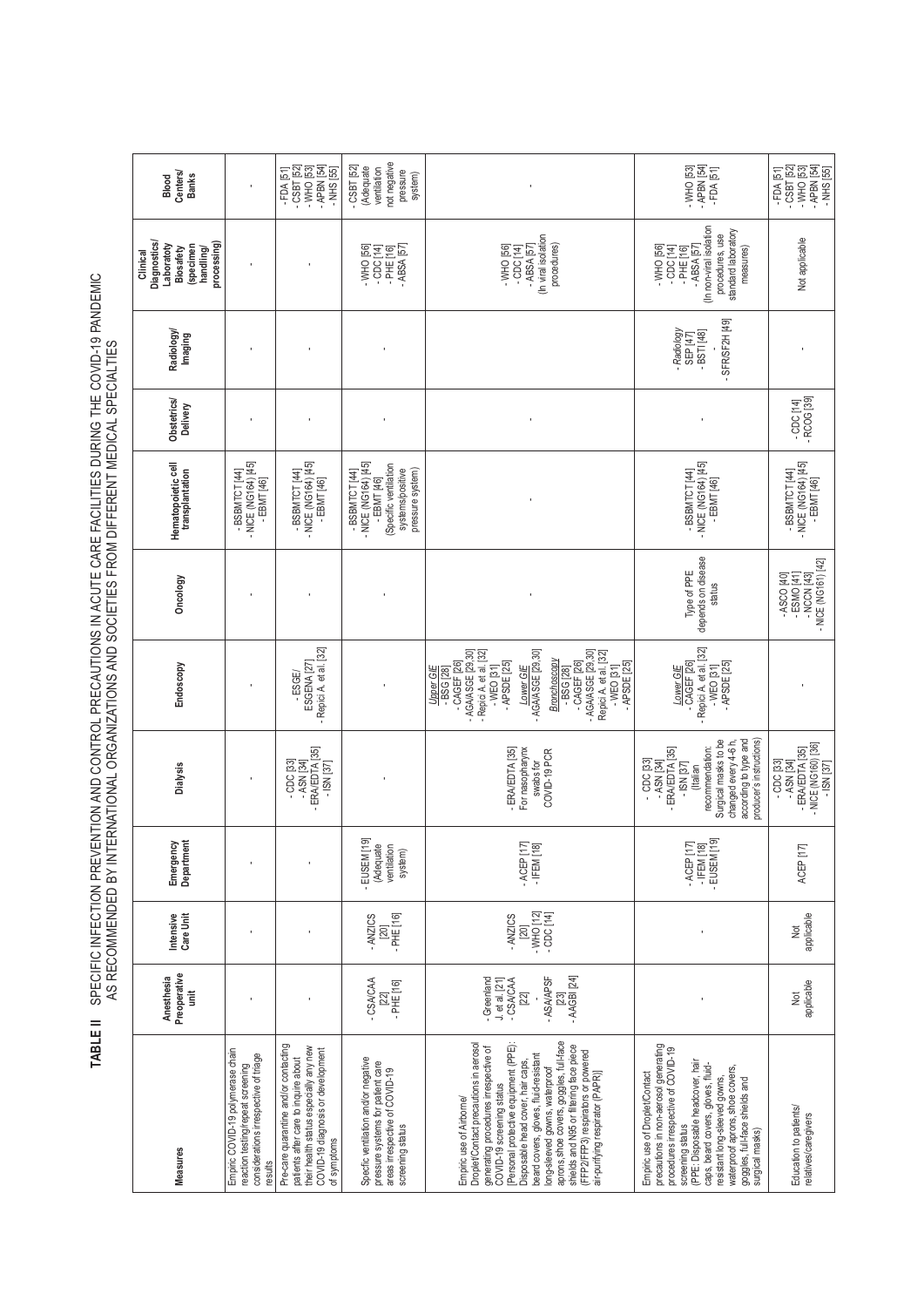| $-03B1$                                                                                            |                                                                                                                                                |                                                                                                                 |  |
|----------------------------------------------------------------------------------------------------|------------------------------------------------------------------------------------------------------------------------------------------------|-----------------------------------------------------------------------------------------------------------------|--|
| Not applicable                                                                                     |                                                                                                                                                |                                                                                                                 |  |
| SFR/SF2H [49]<br>- Radiology<br>SEP [47]                                                           |                                                                                                                                                |                                                                                                                 |  |
| RCOG <sub>[39]</sub>                                                                               |                                                                                                                                                | RCOG <sub>[39]</sub>                                                                                            |  |
| - BSBMTCT [44]<br>- NICE (NG164) [45]<br>$-EBMT[46]$                                               | - BSBMTCT [44]<br>- NICE (NG164) [45]<br>- EBMT [46]                                                                                           | - BSBMTCT [44]<br>- NICE (NG164) [45]<br>- EBMT [46]                                                            |  |
| $-$ NICE (NG161) [42]<br>- ASCO [40]<br> - ESMO [41]<br> - NCCN -                                  | - NICE (NG161) [42]<br>$-$ ESMO [41]<br>$-$ NCCN [43]<br>$-$ ASCO $[40]$                                                                       | - NICE (NG161) [42]<br>$-$ ESMO [41]<br>$-$ NCCN [43]<br>- ASCO [40]                                            |  |
| - Repici A. et al. [32]<br>ESGENA <sub>[27]</sub><br>-ESGE/                                        | - Repici A. et al. [32]<br>CAGEF [26]<br>- BSG [28]<br>- AGA, ASGE<br>APSDE [25]<br>ESGENA <sub>[27</sub><br>$-WEO$ [31]<br>-ESGE/<br>[29, 30] | ESGE/ESGENA [27]                                                                                                |  |
| CDC [33]<br>$-$ ASN [34]                                                                           |                                                                                                                                                |                                                                                                                 |  |
| ACEP [17]                                                                                          | (e.g. transferring<br>not requiring<br>hospitalization<br>to outpatient<br>$-$ IFEM [18]<br>patients<br>care)                                  | FEM <sub>[18]</sub>                                                                                             |  |
|                                                                                                    |                                                                                                                                                |                                                                                                                 |  |
|                                                                                                    |                                                                                                                                                |                                                                                                                 |  |
| face masks) or facecloths irrespective<br>Empiric use of PPE by patients<br>of the COVID-19 status | procedures in case of non-urgency<br>hus preserving hospital capacity<br>Prioritization of care/deferral of                                    | Minimizing face-to-face consultations)<br>follow-up on patient health status<br>Telemedicine for consultations/ |  |

# Abbreviations per each category/specialty: Abbreviations per each category/specialty:

## · Anesthesia and Pre-operative unit *Anesthesia and Pre-operative unit*

**AAGBI:** Association of Anaesthetists of Great Britain & Ireland ASA: American Society of Anesthesiologists APSF: Anesthesia Patient Safety Foundation CAA: Chinese Association of **AAGBI**: Association of Anaesthetists of Great Britain & Ireland **ASA**: American Society of Anesthesiologists **APSF**: Anesthesia Patient Safety Foundation **CAA**: Chinese Association of Anesthesiologists **CSA**: Chinese Society of Anesthesiology. Anesthesiologists CSA: Chinese Society of Anesthesiology.

### *Intensive Care Unit* Intensive Care Unit •

· **ANZICS: Australian and New Zealand Intensive Care Society CDC: Center for Disease Control and Prevention NVHO: World Health Organization. ANZICS**: Australian and New Zealand Intensive Care Society **CDC**: Center for Disease Control and Prevention **WHO**: World Health Organization.

### Emergency Department *Emergency Department* •

o ACEP: American College of Emergency Physicians EUSEM: European Society for Emergency Medicine IFEM: International Federation for Emergency Medicine. **ACEP**: American College of Emergency Physicians **EUSEM**: European Society for Emergency Medicine **IFEM**: International Federation for Emergency Medicine. • Dialysis

<sup>o</sup> ASN: American Society of Nephrology CDC: Center for Disease Control and Prevention EDTA: European Dialysis and Transplant Association ERA: European Renal Association<br>ISN: ItalianSociety of Nephrology NICE (NG160): Nati **ASN**: American Society of Nephrology **CDC**: Center for Disease Control and Prevention **EDTA**: European Dialysis and Transplant Association **ERA**: European Renal Association **ISN**: ItalianSociety of Nephrology **NICE (NG160)**: National Institute for Health and Care Excellence guideline.

### Endoscopy *Endoscopy* •

**AGA:** American Gastroenterological Association APSDE: Asian Pacific Society for Digestive Endoscopy ASGE: American Society of Gastrointestinal Endoscopy BSG: British Society of **AGA**: American Gastroenterological Association **APSDE**: Asian Pacific Society for Digestive Endoscopy **ASGE**: American Society of Gastrointestinal Endoscopy **BSG**: British Society of Castroenterology CAGEF: Canadian Association of Gastroenterology for Endoscopy Facilities ESGE: European Society of Gastrointestinal Endoscopy ESGEIM: European Society of Gastroenterology **CAGEF**: Canadian Association of Gastroenterology for Endoscopy Facilities **ESGE**: European Society of Gastrointestinal Endoscopy **ESGENA**: European Society of Gastroenterology and Endoscopy Nurses and Associates WEO: World Endoscopy Organization. Gastroenterology and Endoscopy Nurses and Associates **WEO**: World Endoscopy Organization.

### Oncology *Oncology* •

**ASCO:** American Society of Clinical Oncology ESMO: European Society for Medical Oncology NCCN: National Comprehensive Cancer Network NICE (NG 161): National Institute for Health **ASCO**: American Society of Clinical Oncology **ESMO**: European Society for Medical Oncology **NCCN**: National Comprehensive Cancer Network **NICE (NG 161)**: National Institute for Health and Care Excellence guideline. and Care Excellence guideline.

## Hematopoietic cell transplantation *Hematopoietic* cell transplantation

•

· BSBMTCT: British Society of Blood & Marrow Transplantation EBMT: European Society for Blood and Marrow Transplantation NICE (NG164): National Institute for Health and Care **BSBMTCT**: British Society of Blood & Marrow Transplantation **EBMT**: European Society for Blood and Marrow Transplantation **NICE (NG164)**: National Institute for Health and Care Excellence guideline. Excellence guideline.

## **Obstetrics/Delivery** *Obstetrics/Delivery*

•

o CDC: Center for Disease Control and Prevention RCOG: Royal College of Obstetricians and Gynaecologists. **CDC**: Center for Disease Control and Prevention **RCOG**: Royal College of Obstetricians and Gynaecologists.

### Radiology/Imaging *Radiology/Imaging* •

**BTSI:** British society of Thoracic Imaging SEP: Scientific Expert Panel, SF2H: Société Française d'Hygiène Hospitalière SFR: Société Française de Radiologie **BTSI**: British society of Thoracic Imaging **SEP**: Scientific Expert Panel, **SF2H**: Société Française d'Hygiène Hospitalière **SFR**: Société Française de Radiologie

# *Clinical Diagnostics/Laboratory Biosafety (specimen handling/ processing)* Clinical Diagnostics/Laboratory Biosafety (specimen handling/ processi

•

•

**ABSA:** Amercican Biological Safety Association CDC: Center for Disease Control and Prevention, PHE: Public Health England WHO: World Health Organization **ABSA**: Amercican Biological Safety Association **CDC**: Center for Disease Control and Prevention, **PHE**: Public Health England **WHO**: World Health Organization *Blood Centers/Banks* Blood Centers/Banks

# **APBN**: Asia Pacific Blood Network **CDC**: Center for Disease Control and Prevention **CSBT**: Chinese Society of Blood Transfusion **FDA**: US Food and Drug Administration, **APBN:** Asia Pacific Blood Network CDC: Center for Disease Control and Prevention CSBT: Chinese Society of Blood Transfusion FDA: US Food and Drug Administration, NHS: United Kingdom National Health Service WHO: World Health Organizations **NHS**: United Kingdom National Health Service **WHO**: World Health Organizations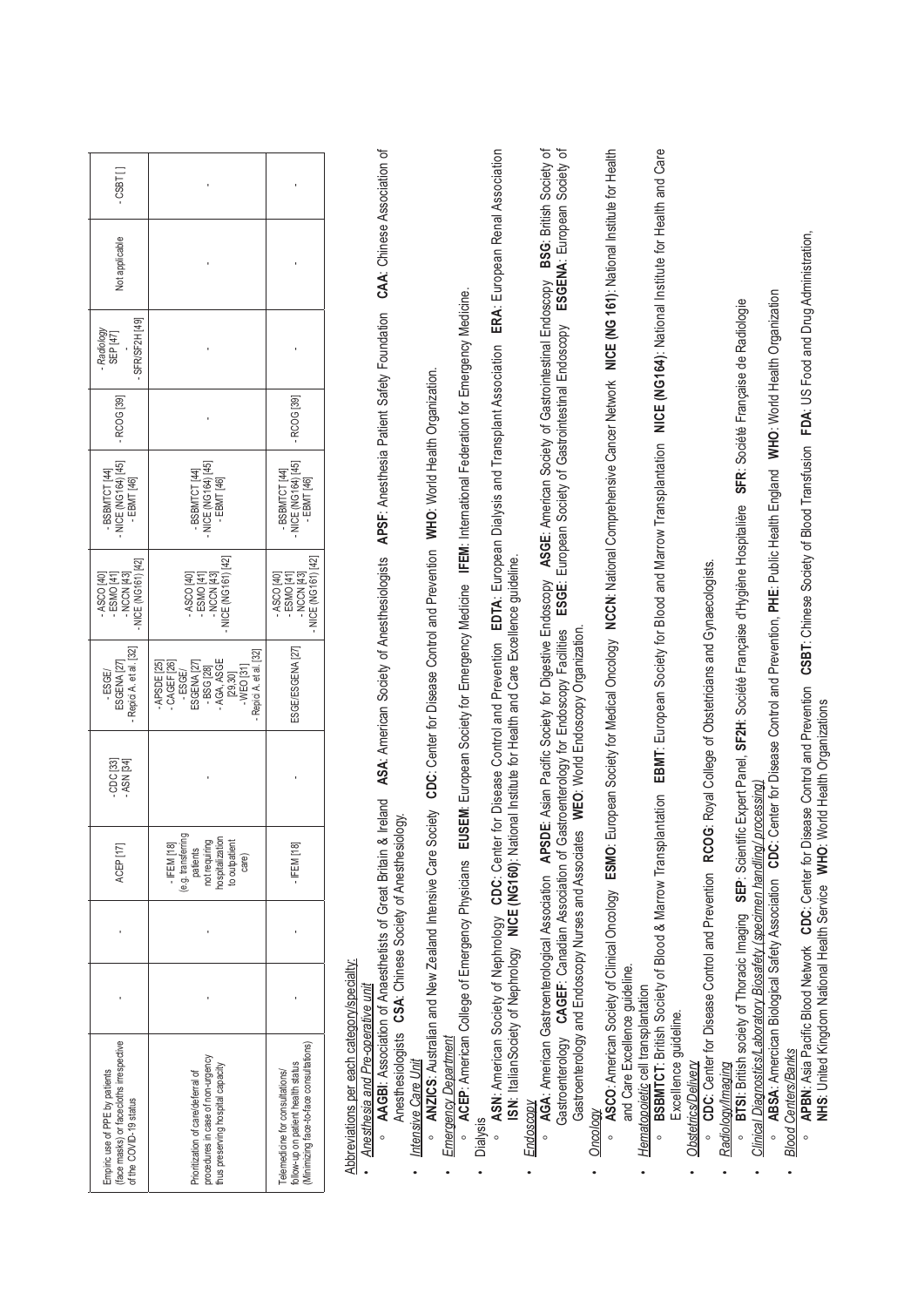### **Clinical oncology**

The COVID-19 pandemic has complicated management of oncology patients, the patients themselves, their caregivers, family members and their unit health. All workers involved in patient care should take extra measures to prevent getting infected and spreading the infection to their vulnerable patient. Several international clinical oncology societies from the US, UK, and Europe have issued the same general interim recommendations mentioned earlier aiming at reducing the impact of the pandemic, where protection of this patient population is the ultimate aim of these approaches [40- 43] (Table I).

Besides these common measures, other issues merit mention (Table II). All societies consider the importance of the "risk to benefit ratio" in the choice of management approach with a careful evaluation of the ultimate goal of anticancer therapy and its urgency, based on severity of illness and expected response to therapy [40-43].

Experts recommended privileging the use of virtual consultation and the use of web-based technology for transmitting important information to patients and their caregivers as in instructing them to self-quarantine before and after care, in addition to basics in hand and respiratory hygiene, and the strict use of facemasks when entering the facility regardless their COVID-19 status [40-43].

Another strategy is adapting the therapeutic approaches to reduce face-to-face contact with the immunosuppressed patient whenever appropriate and safe, i.e. when this approach does not compromise patient outcome and prognosis. This can be realized by postponing chemo/radiotherapy if safe, using shorter or fractionated treatment regimens if possible, shift intravenous to temporary oral or subcutaneous anticancer therapy if possible to improve disease control [40-43].

The type of PPE to be used by staff caring for cancer patients should follow standard operating procedures, based on the patients' severity of disease and immunosupression [40-43].

#### **Hematopoietic cell transplantation (HCT)**

As in medical oncology, the essence of management in hematopoietic cell transplantation during this pandemic is protection, focused on patients, their caregivers and families and clinical staff.

Scientific societies from the Europe and UK have issued special recommendations for HCT practice, besides the general precaution measures, outlined at the beginning by all other medical specialties (Tables I and II) [44-46]. Cell transplantation societies recognize that transplant units are aware of the measures needed to prevent acquisition and transmission of respiratory viruses in their units [44-46]. It is crucial that they continue applying them during the COVID-19 outbreak, along with local hospitals along with institutional and national public health recommendations [44-46].

Any planned transplantation, whether autologous or allogeneic, should be reviewed and deferred if possible and non-urgent according to the patient's type of malignancy and status before transplantation [44-46].

Empiric testing for COVID-19 polymerase chain reaction by nasal and throat swabs is required at least 72 hours before starting conditioning irrespective of triage, taking into consideration the carriage of the virus and its potential transmission during the asymptomatic and presymptomatic phases. Testing may vary between different institutions [44-46].

Pre-transplant self-quarantine is necessary for patients and ensuring good hygiene practices for at least two weeks prior to conditioning [44-46]. Instructions regarding preventive measures are given to patients and caregivers and should be supported with written information [44-46].

Allogeneic donors are advised as well to self-quarantine and to practice good hygiene at least 4 weeks prior to donation [44-46]. Donors are screened twice prior to starting conditioning and on the day of donation [44-46]. Donors are contacted 2 weeks post-harvest to determine if they were diagnosed with COVID1-9 or experienced any symptoms suggestive of it [44-46].

After transplantation, patients and their caregivers, if possible, should be managed in strict reverse isolation, in addition to providing them with the proper instructions on how to avoid any contact risk after discharge [44-46]. Healthcare providers should take measures to reduce face-to-face visits through privileging telemedicine for consultation and follow-up [44-46].

#### **Radiology, imaging and diagnostic services**

Similar to other specialties, radiology and imaging scientific societies from France, UK and the US recommend the general precautions in their interim guidelines (Table I) [47-49]. Standard operating procedures for this department should be followed. To reduce patient movement between the floors, portable-imaging units should be used wherever possible [47-49].

Where CT is performed, departments may consider dedicated time slots [47-49]. This ensures delivering optimal imaging and treatment while reducing unnecessary movement and congregation of patients within the hospital environment. For this service specifically, the recommended respiratory precautions are the droplet and contact precautions [47-49]. Patients are advised to wear facemasks or facecloths [47-49] (Table II).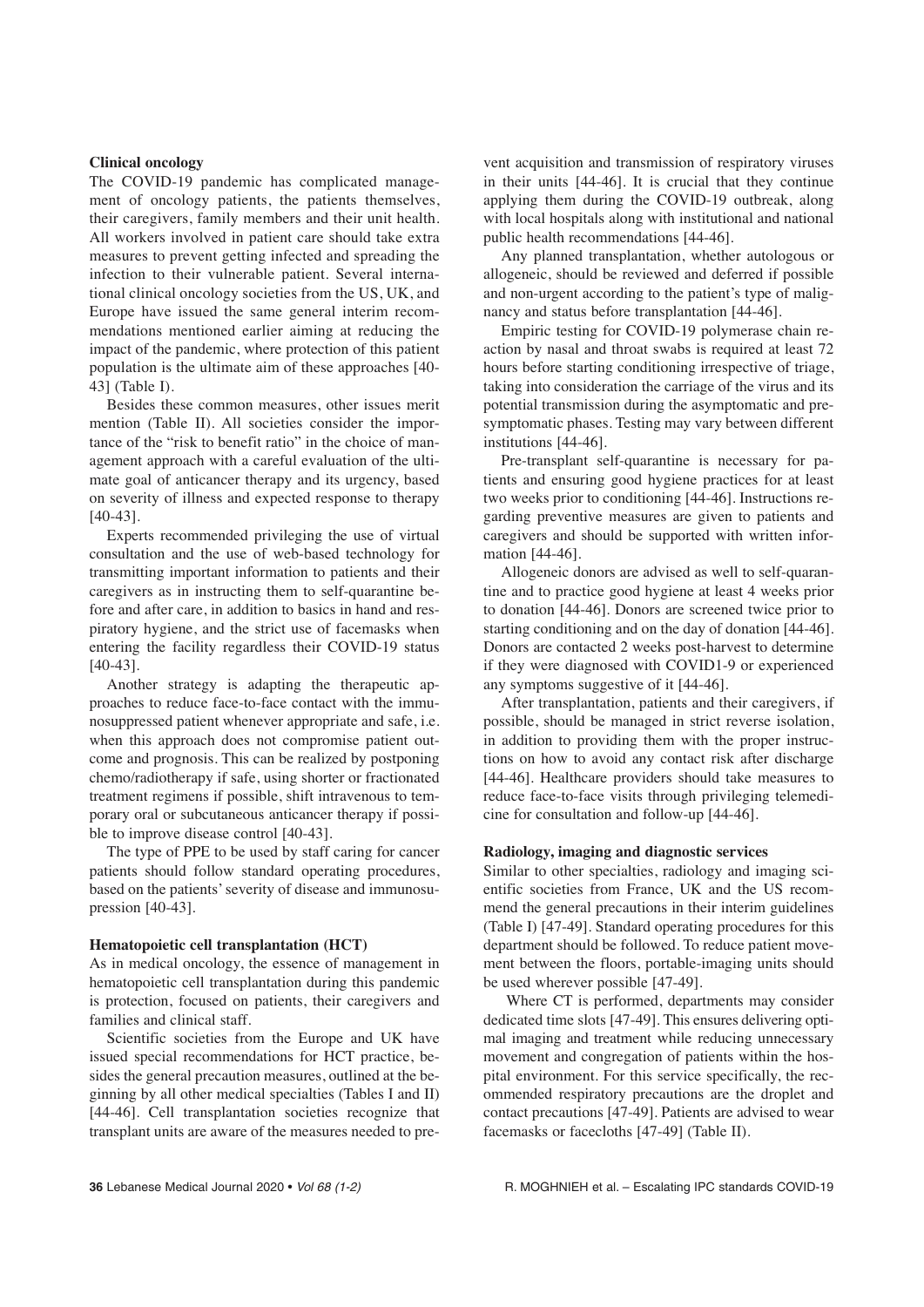### **Blood donation**

Several international societies and organizations including the WHO, CDC, US Food and Drug Administration (FDA) and UK National Health Service (NHS), in addition to specialty blood societies like Asia Pacific Blood Network (APBN) and the Chinese Society of Blood Transfusion (CSBT) issued recommendations to mitigate the potential risk of transmission through the transfusion of blood and blood components [50-55].

Any actions taken to mitigate this risk are considered precautionary, since transmission of respiratory viruses through blood or blood components has never been reported [50-55]. Besides recommendations considered as "general" which are in line with other specialties (Table I), other specific measures are waranted in blood donation (Table II).

Donors should be educated to postpone or refrain from blood donation if they were experiencing COVID-19 symptoms, or were diagnosed as carriers or being infected or had any contact with a confirmed case [50-55]. They must be wearing masks and have hand sanitizers during their visit to the blood donation unit or facility [52].

After donation, facilities should contact the donors to report a subsequent diagnosis of COVID-19 [50-55]. Accordingly, they may wish to consider to quarantine the blood products in such cases [50-55].

The CSBT recommends good air ventilation in donation rooms, through minimizing the use of central air conditioning and disinfecting air outlets at densely populated places after each shift [52].

Regarding infection prevention and control (IPC) precautions among staff, empiric droplet and contact precautions and the usual bloodborne pathogens precautions are requested [51,53,54]. Enhanced infection control measures through using additional PPE such as N95 respirators and double gloving for collection of blood are not currently considered necessary [54].

### **Medical laboratory biosafety practices for handling and processing specimens**

Irrespective of the COVID-19 pandemic, good microbiological practices and standard operating procedures for handling and processing clinical specimens should be followed in all medical laboratories [12,14,56,57]. Individual site- and activity-specific risk assessments should be conducted in each facility to ensure its competence in safely performing the intended tests with suitable risk control measures in place [12,14,56,57].

The WHO, CDC, PHE, and the American Biological Safety Association (ABSA) international recommended some of the general measures mentioned before to minimize the risk of the pandemic (Table I) [12,14,56,57].

These include application of standard precautions as hand hygiene, PPE including laboratory coats or gowns, gloves, and eye protection, as well as universal precautions to be applied by all personnel. The type of PPE should be planned according to detailed risk assessment of each laboratory activity [12,14,56,57].

Safe use, cleaning and decontaminating laboratory equipment, as well as surface cleaning and disinfection should be followed according to standard guidelines [12, 14,56,57].

Redesigning the area of laboratory work should be done if necessary, not to mention posting infection prevention visual alerts and reminders to laboratory personnel [12,14,56,57].

Staff education and training on different IPC measures during COVID-19 pandemic is a must to all medical laboratory workers [12,14,56,57].

Laboratory activities involving handling patient samples (respiratory, blood, and urine), in addition to work involving full-length genomic ribonucleic acid (RNA) should be carried using standard precautions at Biosafety level (BSL) two (BSL-2) [12,14,56,57]. Primary and secondary barriers in BSL2 environment include the following. First, biosafety cabinets should be certified and maintained according to manufacturers' recommendations [57]. The laboratory should also have an adequate ventilation system that provides an inward flow of air and prevents recirculation of air in the same area. Policies and procedures for managing and disposal of infectious waste should be present [57]. The PPE used in BSL2 laboratories include surgical mask, single gloves, gown/lab coat, and eye protection [57].

Procedures involving viral propagation and isolation (high concentrations of live virus) or manipulating large volumes of infectious specimens should be basically performed at BSL-3 [12,14,56,57]. In a BSL3 environment, all infectious material should be manipulated within a specific biosafety cabinet, or other containment devices. Airborne protection PPE is recommended (N95 or PAPR respirators). Waste should be autoclaved before disposal, and the exhaust system must have high efficiency particulate air (HEPA) filtration [57].

Aerosol and/or droplet generating laboratory work should be carried out in Class II biosafety cabinets with additional precautions including droplet precaution PPE like a surgical mask or a splash field, a sealed centrifuge or other physical barriers [12,14,56,57]. N95 of FFP2/3 respirators are not a proper substitute for processing samples in these cabinets when a risk of aerosols/droplet production is present [12,14,56,57]. For decentralized and point of care testing, standard precautions are to be used in the presence of a shield between the patient and the healthcare worker [12,57].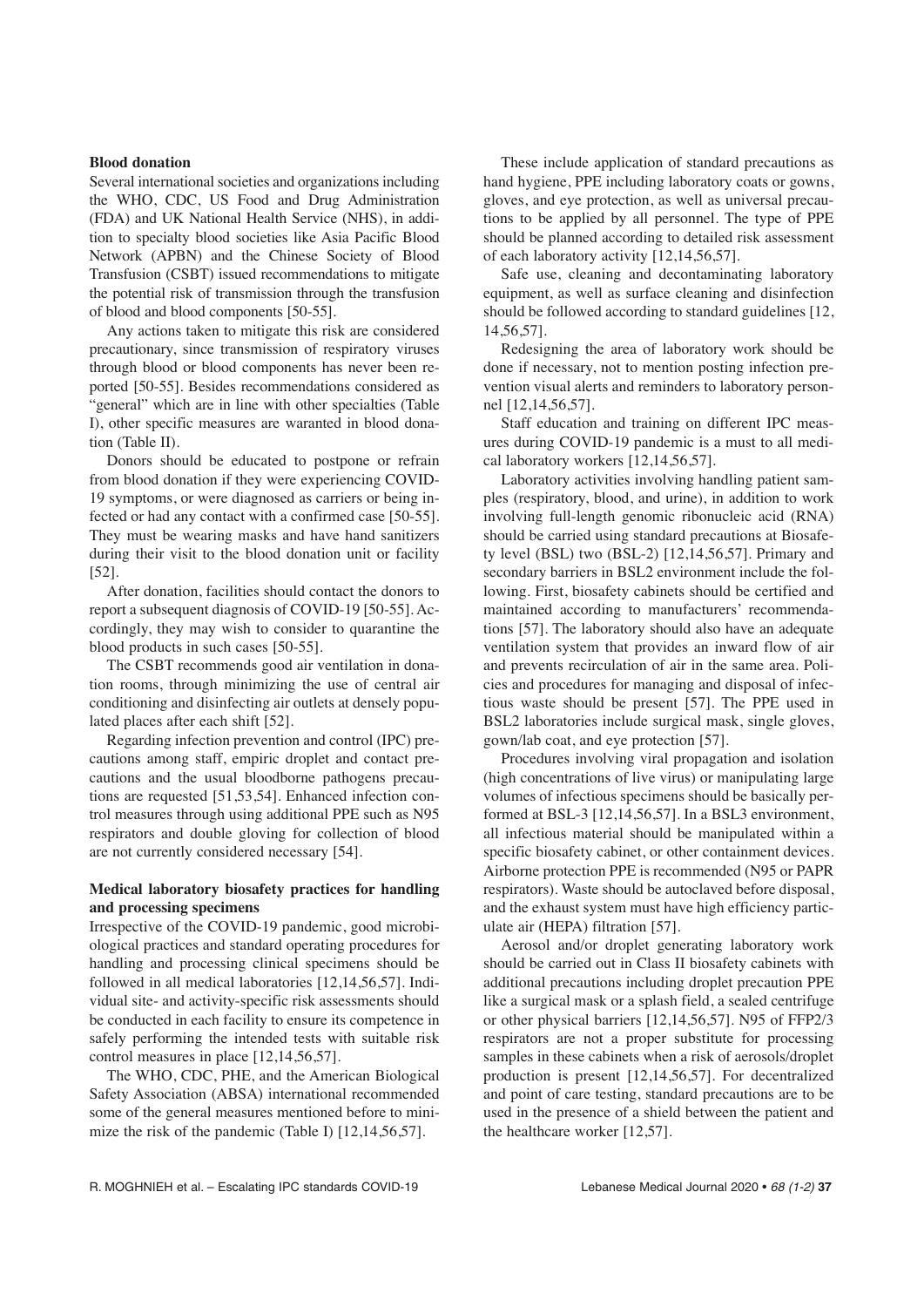### DISCUSSION AND POSITION STATEMENT ABOUT APPLICATION OF EMPIRIC ADDITIONAL IPC MEASURES

Historically, universal precautions were introduced by the CDC in the wake of the Human Immunodeficiency Virus epidemic (HIV) between 1985 and 1988 [58-59]. The aim of these precautions was to prevent transmission of bloodborne pathogens in the hospital setting, since infected patients can carry and transmit HIV, while being asymptomatic. Clinicians are then expected to treat body fluids with precautions. In the turn of the  $20<sup>th</sup>$  century, the concept of universal precautions was replaced by standard precautions whereby the latter are meant to prevent transmission of bloodborne pathogens and other infectious agents from all sources [11].

In 2020, with the COVID-19 pandemic, an escalation of the concept of standard precautions might be needed. Asymptomatic and presymptomatic individuals can harbor the novel coronavirus in their upper respiratorty tract and can potentially transmit it to others without showing signs of infection [7-9]. Although standard precautions include PPE, specification of which ones to use in which conditions has become a necessity for healthcare personnel during patient care, as long as the novel coronavirus is circulating in the community. Besides these precautions, other preventive measures have to be also considered during the pandemic.

These additional precautions converge all to the basic general principles that were recommended by the CDC, WHO, ECDC, in addition to specific recommendations for certain medical specialties that consider factors like the potential of aerosol production during patient care or the patient immune status.

Based on this review, we recommend additional measures to be taken in hospitals at least until the COVID-19 vaccine is available for widespread use in the country [60]. Before putting any recommendations, we need to consider the local epidemiology of the novel coronavirus, the availability of PPE and viral PCR testing, as well as hospital medical engineering aspects.

### RECOMMENDATIONS

### **Checking for fever**

• Every person entering the hospital premises including employees, patients or visitors should be checked for fever, at a distance. Visitors with body temperature above 37.5°C should not be allowed to enter the hospital and are advised to go to ER triage or consult their physicians [14,16].

### **Patient triage**

- All patients admitted to the hospital, as regular cold admission or through ED, should undergo triage based on a predefined checklist to screen for symptoms or signs of COVID-19, or contact with confirmed case or sick respiratory or febrile patients [17-19].
- All patients coming for one-day surgical or medical treatment should be seen in triage to be checked for symptoms, signs or contact history of COVID-19 [14,16,33,29,30,47].
- Suspect cases as per the triage checklist when admitted to the hospital follow the known procedure of admitting such cases [17-19].

### **Physical distancing** [12,14,16,17,29,46,47,54]

- Physical distancing among patients, medical staff, and visitors of at least 1m should be respected in all waiting areas, whether in clinics, radiology, endoscopy, laboratory waiting areas, as well as and in the "one day" treatment pavilions.
- In waiting areas, suspect or confirmed COVID-19 cases should be isolated in specific, designated, and properly labeled spaces, while wearing surgical masks.

### **PPE** [12-14,16-17,20,29,46-47,54]

- All medical personnel involved in patient care should be trained for proper donning and doffing techniques of PPE.
- All hospitals should have PPE procurement and management plans to avoid shortage of PPE supply.

### **Facemasks**

- *Surgical/medical masks*
	- º Healthcare workers should be wearing surgical/ medical masks while caring for all patients and specifically those are under droplet/contact precautions with the proper donning and doffing techniques [11-14].
	- º All healthcare workers in the ED, and in face-toface triage rooms should be wearing a surgical/ medical mask and a face shield [17-19].
	- º Suspect or confirmed COVID-19 cases should wear surgical/medical masks as much as they can tolerate during their hospital stay [17-19].
- *N95 or FFP2/3 respirators*
	- o The empiric application of aerosol/contact precautions should be considered while caring for patients in the following situations:
		- Anesthesia requiring intubation [21-24].
		- Upper and lower GI endoscopy [25-30].
		- Bronchoscopy [25-30].
		- Caring for patients on mechanical ventilation.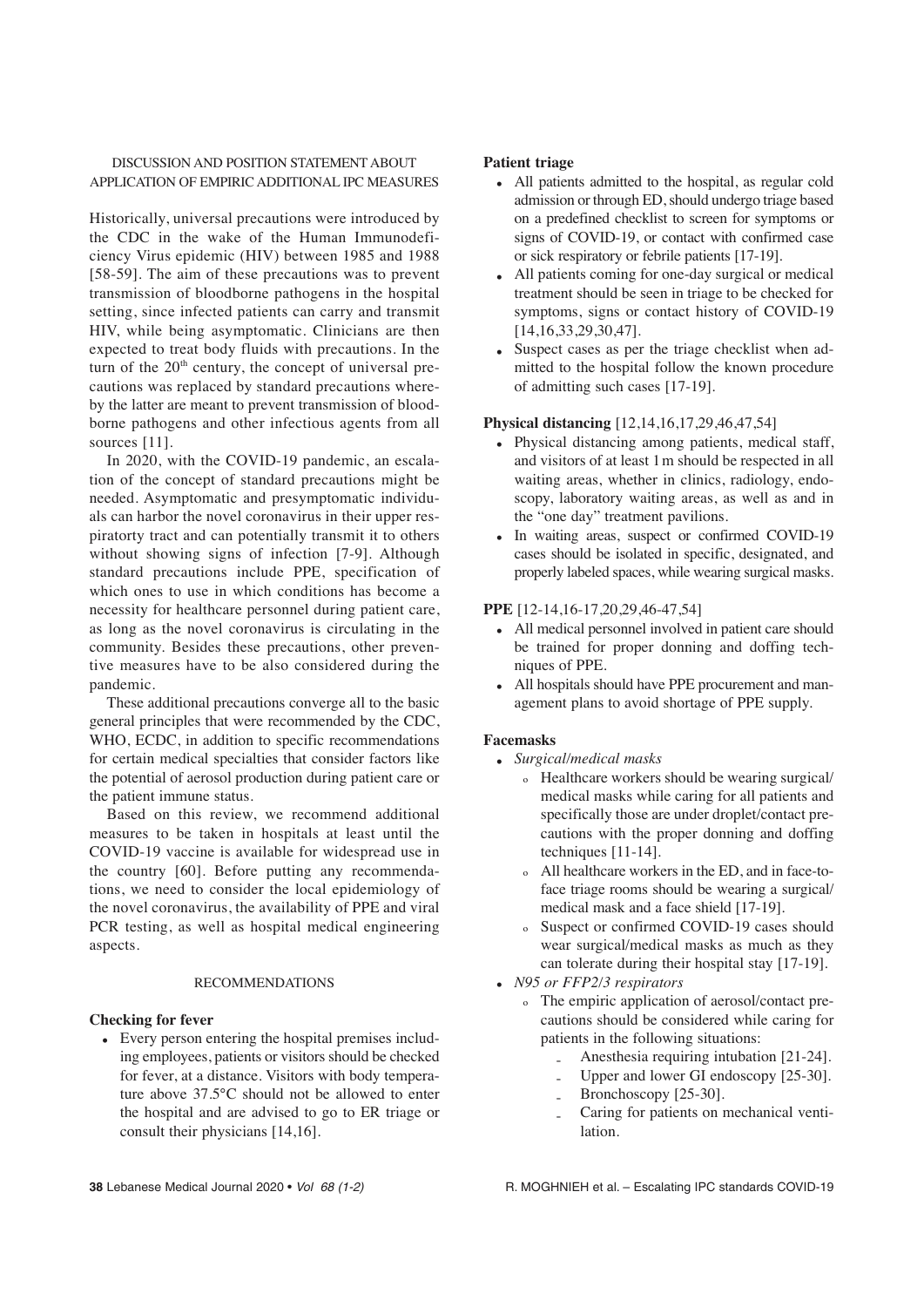- Nasopharyngeal or nasal specimen taking for nucleic acid amplification testing (NAAT) for COVID-19 [35, 57].
- º N95 or FFP2/3 respirator use can be extended to a shift of 6 hours [61]. They should be properly donned and doffed [12-16].
- *Cloth face masks*
	- º Cloth facemasks are not PPE [33,34]. Yet their use potentially prevents the spread of the novel coronavirus from asymptomatic carriers to others. They should be worn by [33-34,39,40-42]:
		- Visitors.
		- Hospital employees in case of shortage of surgical masks, when they are in the hospital premises, but not while performing patient care.
	- º Cloth facemasks should be donned and doffed according to the standard donning and doffing techniques of medical or surgical masks [12-16].

### **Hospital staff screening and management of absenteeism** [14,16,27,29,30,33,43,53]

- Facilities should implement daily screening tools and/or temperature checks for their staff.
- They should establish clear stay-at-home/sick leave policies and return-to-work guidelines.

### **Management of the workforce and healthcare workers safety** [14,16,27,29,30,33,43,53]

- This should be adequately planned and documented in the hospital policies for an efficient use of workforce.
- It is equally important for preventing exposure through minimizing the number of personnel entering the dedicated areas of patient care.

### **Environmental cleaning and disinfection** [12,14,16,33]

- Thorough environmental cleaning and disinfection should occur between cases using hospital-approved disinfectants.
- It should be applied as per hospital schedules and protocols.

### **Specific engineering considerations**

- Empiric negative pressure and specific air circulation frequency are recommended in the following conditions (other than in designated areas COVID-19 patient care):
	- º Areas for endotracheal intubation in ED.
	- º Areas for nasopharyngeal specimen collection for COVID-19 testing.
	- º Laboratory area for nucleic acid amplification or virus culture.

º Rooms of patients with COVID-19 that have a high potential of aerosol production.

### **NAATs**

- Besides COVID-19 suspect cases, NAAT (PCR) is empirically recommended for asymptomatic patients in the following situations [44-46]:
	- º Blood donors in case they report symptoms within 14 days after donation.
	- º Patients planned to undergo HCT at least 72 h prior to conditioning.
	- º Allogeneic donors at the medical and repeat at harvest.
	- º Cryopreservation donation at the assessment and again at harvest of stem cells or donor lymphocytes.

### **Patient self-quarantine**

- It is recommended in the following situations [44-46]:
	- º HCT patients: 2 weeks prior to transplant.
	- º Allogeneic donors: 4 weeks prior to transplant.

### **Telemedicine and prioritization of care** [18, 25-32, 39-46]

- It is recommended to minimize face-to-face consultations of immunocompromised patients like cancer patients or pregnant women.
- Organizing the rules of telemedicine, recognizing its limitations and responsibilities, as well as physicians' rights.
- Prioritizing care according to a scale taking into consideration the risk of complications with COVID-19, severity and prognosis of underlying illness especially in patients with neoplastic disorders on chemotherapy or those with rheumatologic diseases on immunosuppresive treatment regimens.

### **Management of suspect cases**

• All suspect patients for COVID-19 should be managed according to specific guidelines, yet this is outside the scope of this paper.

### STRENGTHS AND LIMITATIONS

Despite that most of the reviewed documents were issued by international scientific societies and official governmental bodies, they were not all retrieved from peer-reviewed journals. These recommendations were not based on solid evidence-based medicine, rather than on expert opinions. This is inevitable in this early stage of the COVID-19 pandemic, even when the most prestigious journals had expedited publications to spread information about the pandemic. Nevertheless, this is the time where recommendations are most needed in order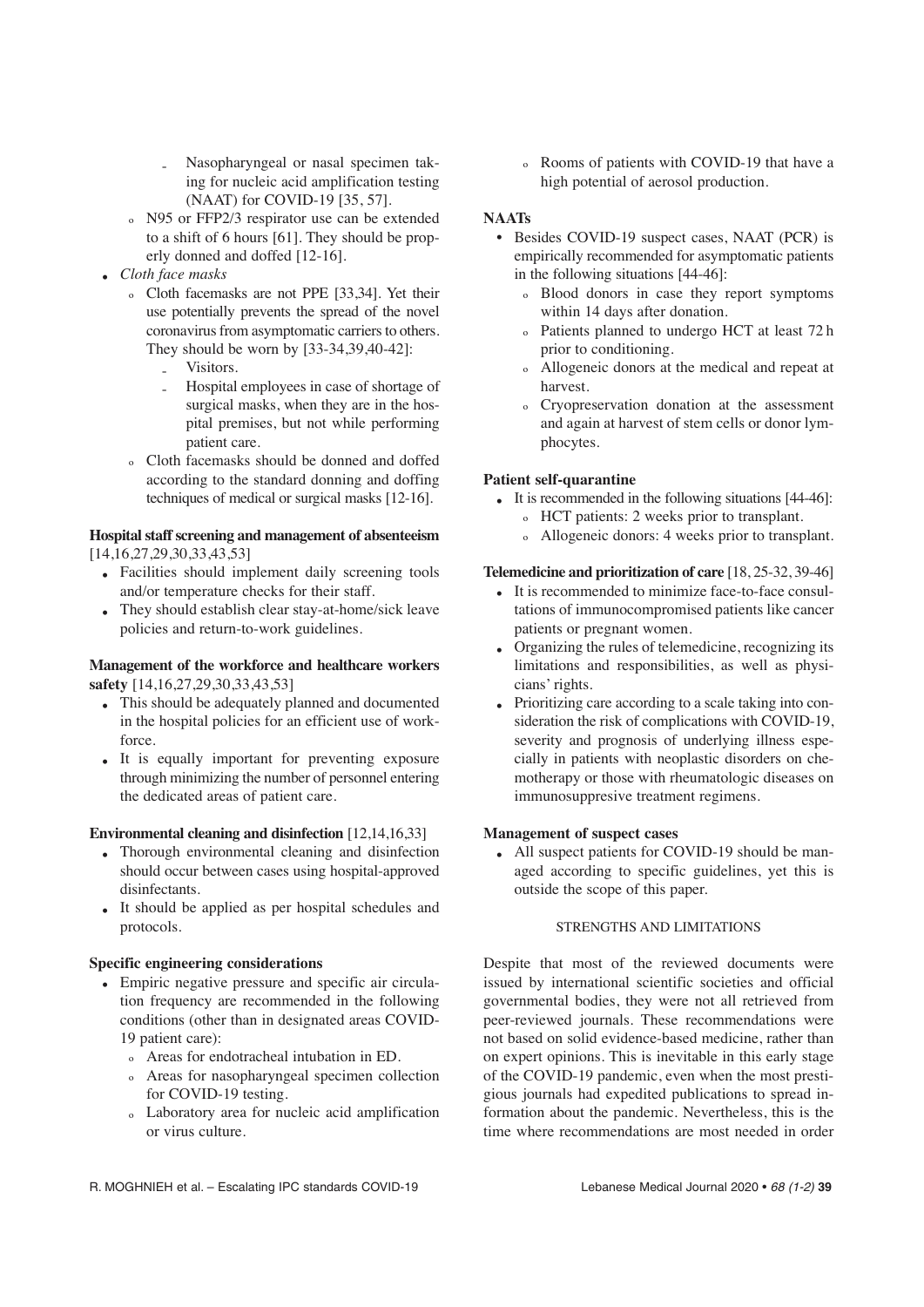to flatten the curve and to prevent the emergence of subsequent epidemic waves.

On the other hand, these infection prevention recommendations are provisional and might be subject to change with time according to the dynamics of the epidemic.

This review would help hospitals in Lebanon update their infection control policies in the pandemic era based on current international recommendations. It would also guide them to prioritize PCR testing, to decide which PPE to use in which situation, to effectively manage workforce, and to apply engineering changes where needed.

### **CONCLUSION**

The novel coronavirus pandemic has stretched our understanding of standard precautions to include additional practices that should be simultaneously applied to all patients, as long as the virus is circulating in the community. Droplet/contact precautions have become part of daily care, and what once was a routine healthcare visit has become a daily exercise of triage and prioritization.

**Acknowledegment:** None **Funding:** None **Conflict of interest:** None

### **REFERENCES**

- 1. Wang D, Hu B, Hu C et al. Clinical characteristics of 138 hospitalized patients with 2019 novel coronavirus-infected pneumonia in Wuhan, China. JAMA. 2020. https://doi. org/10.1001/jama.2020.1585.
- 2. Johns Hopkins University Center for Systems Science and Engineering. "Coronavirus COVID-19 global cases by Johns Hopkins CSSE." Available at: https://coronavirus. jhu.edu/map.html Accessed April 29, 2020.
- 3. Liu Y, Gayle AA, Wilder-Smith A, Rocklov J. The reproductive number of COVID-19 is higher compared to SARS coronavirus. Journal of Travel Medicine. 2020 Mar 13; 27 (2) PubMed PMID: 32052846. Pubmed Central PMCID: PMC7074654. Epub 2020/02/14.eng.
- 4. OECD Interim Economic Assessment Coronavirus: The world economy at risk. 2 March 2020. Available at: https://www.oecd.org/berlin/publikationen/Interim-Economic-Assessment-2-March-2020.pdf. Accessed March 22, 2020.
- 5. Yea S. "This is why Singapore's coronavirus cases are growing: a look inside the dismal living conditions of migrant workers". The Conversation. Available at: https: //theconversation.com/this-is-why-singapores-coronaviruscases-are-growing-a-look-inside-the-dismal-living-conditionsof-migrant-workers-136959?utm\_medium=email&utm\_ campaign=Latest%20from%20The%20Conversation%20 for%20April%2030%202020%20-%201608115412&utm\_ content=Latest%20from%20The%20Conversation%20for %20April%2030%202020%20-%201608115412+CID\_ 1898ab536108711f42fa13bd4b7fcf26&utm\_source=

campaign\_monitor&utm\_term=This%20is%20why%20 Singapores%20coronavirus%20cases%20are%20growing %20a%20look%20inside%20the%20dismal%20 living%20conditions%20of%20migrant%20workers. Accessed April 29, 2020.

- 6. Xu S, Li Y. Beware of the second wave of COVID-19. The Lancet. 2020 Apr 8. https://doi.org/10.1016/S0140- 6736(20)30845-X
- 7. Arons MM, Hatfield KM, Reddy SC et al. Presymptomatic SARS-CoV-2 infections and transmission in a skilled nursing facility. New England Journal of Medicine. 2020 Apr 24. DOI: 10.1056/NEJMoa2008457.
- 8. Wei WE, Li Z, Chiew CJ, Yong SE, Toh MP, Lee VJ. Presymptomatic Transmission of SARS-CoV-2-Singapore, January 23-March 16, 2020. Morbidity and Mortality Weekly Report. 2020 Apr 10; 69(14): 411.
- 9. Qian G, Yang N, Ma AH et al. COVID-19 transmission within a family cluster by presymptomatic carriers in China. Clinical Infectious Diseases, ciaa316, 2020 Mar 23. https://doi.org/10.1093/cid/ciaa316
- 10. Gandhi M, Havlir D. The time for universal masking of the public for COVID-19 is now. Open Forum Infectious Diseases, ofaa131. https://doi.org/10.1093/ofid/ofaa131.
- 11. Siegel JD, Rhinehart E, Jackson M, Chiarello L, and the Healthcare Infection Control Practices Advisory Committee, 2007 Guideline for Isolation Precautions: Preventing Transmission of Infectious Agents in Healthcare Settings. https://www.cdc.gov/infectioncontrol/guidelines/ isolation/index.html.
- 12. World Health Organization. Infection prevention and control during health care when COVID-19 is suspected: interim guidance, 19 March 2020. World Health Organization; 2020.
- 13. World Health Organization. Rational use of personal protective equipment for coronavirus disease (COVID-19) and considerations during severe shortages: interim guidance, 6 April 2020. World Health Organization; 2020.
- 14. United States Centers for Disease Control and Prevention. "Infection Control Guidance for Healthcare Professionals about Coronavirus (COVID-19)" 2020; Available at: https://www.cdc.gov/coronavirus/2019-ncov/hcp/ infection-control.html. Accessed March 29, 2020.
- 15. European Centre for Disease Prevention and Control. Infection prevention and control for COVID-19 in healthcare settings – Third update. 31 March 2020. ECDC: Stockholm; 2020.
- 16. Public Health England. COVID-19: infection prevention and control (IPC) .Version 2. Last updated 27 April 2020. PHE: United Kingdom;2020. Available at: https://assets. publishing.service.gov.uk/government/uploads/system/ uploads/attachment\_data/file/881489/COVID-19\_Infection\_ prevention and control quidance complete.pdf.
- 17. American College of Emergency Physicians. The American College of Emergency Physicians Guide to Coronavirus Disease (COVID-19) (ACEP COVID-19 Field Guide). Available at: https://www.acep.org/corona/covid-19-fieldguide/cover-page/. Accessed April 29, 2020.
- 18. International Federation for Emergency Medicine. Global Response to COVID-19 for Emergency Healthcare Systems and Providers: From the IFEM Task Force on ED Crowding and Access Block, 2020. Available at: https://caep.ca/wp-content/uploads/2020/03/IFEM-COVID19- Press-Release-March-22-v5.pdf. Accessed April 29, 2020.
- 19. Garcia-Castrillo L, Petrino R, Leach R et al. EUSEM Po-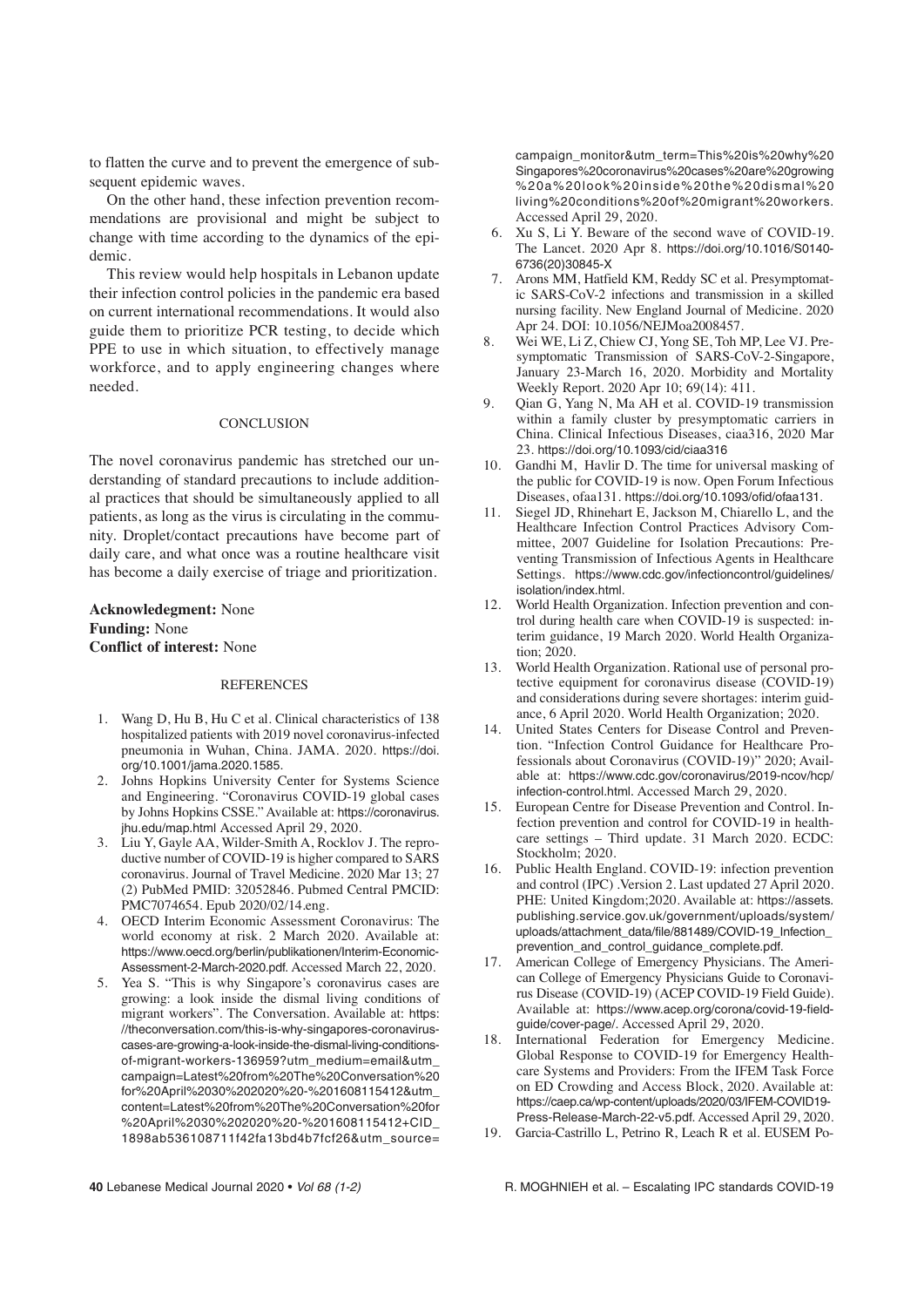sition paper on Emergency Medical Systems response to COVID-19. https://eusem.org/images/EUSEM\_Coronavirus\_ Position\_Paper.pdf. Accessed April 29, 2020.

- 20. Australian and New Zealand Intensive Care Society. The Australian and New Zealand Intensive Care Society (AN-ZICS) COVID-19 Guidelines, 2020. Version 2.15 April 2020.
- 21. Greenland JR, Michelow MD, Wang L, London MJ. COVID-19 Infection implications for perioperative and critical care physicians. anesthesiology: Journal of the American Society of Anesthesiologists. 2020 Mar 19.
- 22. Chen X, Liu Y, Gong Y et al. Perioperative management of patients infected with the novel coronavirus. Recommendation from the Joint Task Force of the Chinese Society of Anesthesiology and the Chinese Association of Anesthesiologists. Anesthesiology: The Journal of the American Society of Anesthesiologists. 2020 Mar 26.
- 23. American Society of Anesthesiologists. The use of personal protective equipment by anesthesia professionals during the COVID-19 pandemic. Joint Position Statement. March 22, 2020. https://www.asahq.org/about-asa/ newsroom/news-releases/2020/03/update-the-use-ofpersonal-protective-equipment-by-anesthesia-professionalsduring-the-covid-19-pandemic. Accessed April 29, 2020.
- 24. Association of Anaesthetists of Great Britain & Ireland. Anaesthetic management of patients during a COVID-19 outbreak. Last updated Thursday 2 April 2020. https://anaesthetists. org/Home/Resources-publications/Anaesthetic-Managementof-Patients-During-a-COVID-19-Outbreak. Accessed April 29, 2020.
- 25. Chiu PW, Ng SC, Inoue H et al. Practice of endoscopy during COVID-19 pandemic: position statements of the Asian Pacific Society for Digestive Endoscopy (APSDE-COVID statements). Gut. 2020 Apr 2. doi:10.1136/ gutjnl-2020-321185
- 26. Tse F, Borgaonkar M, Leontiadis GI. COVID-19: Advice from the Canadian Association of Gastroenterology for Endoscopy Facilities, as of March 16, 2020. J Can Assoc Gastroenterol. 2020. doi: 10.1093/jcag/gwaa012
- 27. Gralnek IM, Hassan C, Beilenhoff U et al. ESGE and ESGENA position statement on gastrointestinal endoscopy and the COVID-19 pandemic. Endoscopy. 2020 Apr 17. DOI: 10.1055/a-1155-6229.
- 28. British Society of Gastroenterology. Available at: Endoscopy activity and COVID-19: BSG and JAG guidance. https://www.bsg.org.uk/covid-19-advice/endoscopy-activityand-covid-19-bsg-and-jag-guidance/. Accessed March 29, 2020.
- 29. Sultan S, Lim JK, Altayar O et al. AGA Institute rapid recommendations for gastrointestinal procedures during the COVID-19 pandemic. Gastroenterology. 2020 Apr 1. doi: https://doi.org/10.1053/j.gastro.2020.03.072.
- 30. American Society of Gastrointestinal Endoscopy. Joint Gastroenterology Society Message: COVID-19 Use of Personal Protective Equipment in GI Endoscopy, 2020. Available at: https://www.asge.org/home/advanced-education-training/ covid-19-asge-updates-for-members/joint-gastroenterologysociety-message-covid-19-use-of-personal-protectiveequipment-in-gi-endoscopy/. Accessed March 29, 2020.
- 31. World Endoscopy Organization. WEO Advice to Endoscopists Update 9 April 2020. Available at: http://www. worldendo.org/wp-content/uploads/2020/04/200409\_WEO-Advice-to-Endoscopists-COVID-19-Update-April-9-2020.pdf. Accessed March 29, 2020.
- 32. Repici A, Maselli R, Colombo M et al. Coronavirus (COVID-19) outbreak: what the department of endoscopy should know. Gastrointestinal endoscopy. pii: S0016- 5107(20)30245-5. doi: 10.1016/j.gie.2020.03.019. [Epub ahead of print]
- 33. United States Centers for Disease Control and Prevention. "Interim Additional Guidance for Infection Prevention and Control Recommendations for Patients with Suspected or Confirmed COVID-19 in Outpatient Hemodialysis Facilities." 2020. Available at: https://www.cdc.gov/coronavirus/2019-ncov/hcp/dialysis. html. Accessed March 29, 2020.
- 34. American Society of Nephrology. Information for screening and management of COVID-19 in the outpatient dialysis facility. Release date: March 4, 2020. Available at: https://network6.esrd.ipro.org/wp-content/uploads/sites/4/ 2020/03/3-4-COVID-19-Dialysis-Update-ASN.pdf. Accessed March 29, 2020.
- 35. Basile C, Combe C, Pizzarelli F et al. Recommendations for the prevention, mitigation and containment of the emerging SARS-CoV-2 (COVID-19) pandemic in haemodialysis centres. Nephrology Dialysis Transplantation. 2020 Mar 20. doi: 10.1093/ndt/gfaa069
- National Institute for Health and Care Excellence. COVID-19 rapid guideline: dialysis service delivery. Published: 20 March 2020. Available at: www.nice.org.uk/ guidance/ng160. Accessed March 29, 2020.
- 37. Rombolà G, Hedemperger M, Pedrini L et al. Practical indications for the prevention and management of SARS-CoV-2 in ambulatory dialysis patients: lessons from the first phase of the epidemics in Lombardy. Journal of Nephrology (2020) 33:193-196. https://doi.org/10.1007/ s40620-020-00727-y
- 38. American College of Obstetricians and Gynecologists. Joint statement: Recent developments regarding COVID-19 and pregnant women. April 6, 2020. Available at: https://www.acog.org/news/news-releases/2020/04/jointstatement-recent-developments-regarding-covid-19-andpregnant-women. Accessed March 29, 2020.
- 39. Royal College of Obstetricians and Gynaecologists. Coronavirus (COVID-19) infection in pregnancy. Information for healthcare professionals. Version 7: Published Thursday 9 April 2020. Available at: https://www.rcog. org.uk/globalassets/documents/guidelines/2020-04-17 coronavirus-covid-19-infection-in-pregnancy.pdf. Accessed March 29, 2020.
- 40. American Society of Clinical Oncology. COVID-19 Provider & Practice Information. Updated April 28, 2020. Available at: https://www.asco.org/asco-coronavirus-information/ provider-practice-preparedness-covid-19. Accessed March 29, 2020.
- 41. European Society for Medical Oncology. Cancer patient management during the COVID-19 pandemic, 2020. Available at: https://www.esmo.org/guidelines/cancer-patientmanagement-during-the-covid-19-pandemic. Accessed March 29, 2020.
- 42. National Institute for Health and Care Excellence. COVID-19 rapid guideline: delivery of systemic anticancer treatments. Published: 20 March 2020. Available at: www.nice. org.uk/guidance/ng161. Accessed March 29, 2020.
- 43. Cinar P, Kubal T, Freifeld A et al. Safety at the time of the COVID-19 pandemic: How to keep our oncology patients and healthcare workers safe. Journal of the National Comprehensive Cancer Network. 2020 Apr 15; 1 (aop): 1-6.

R. MOGHNIEH et al. – Escalating IPC standards COVID-19 Lebanese Medical Journal 2020 • 68 (1-2) **41**